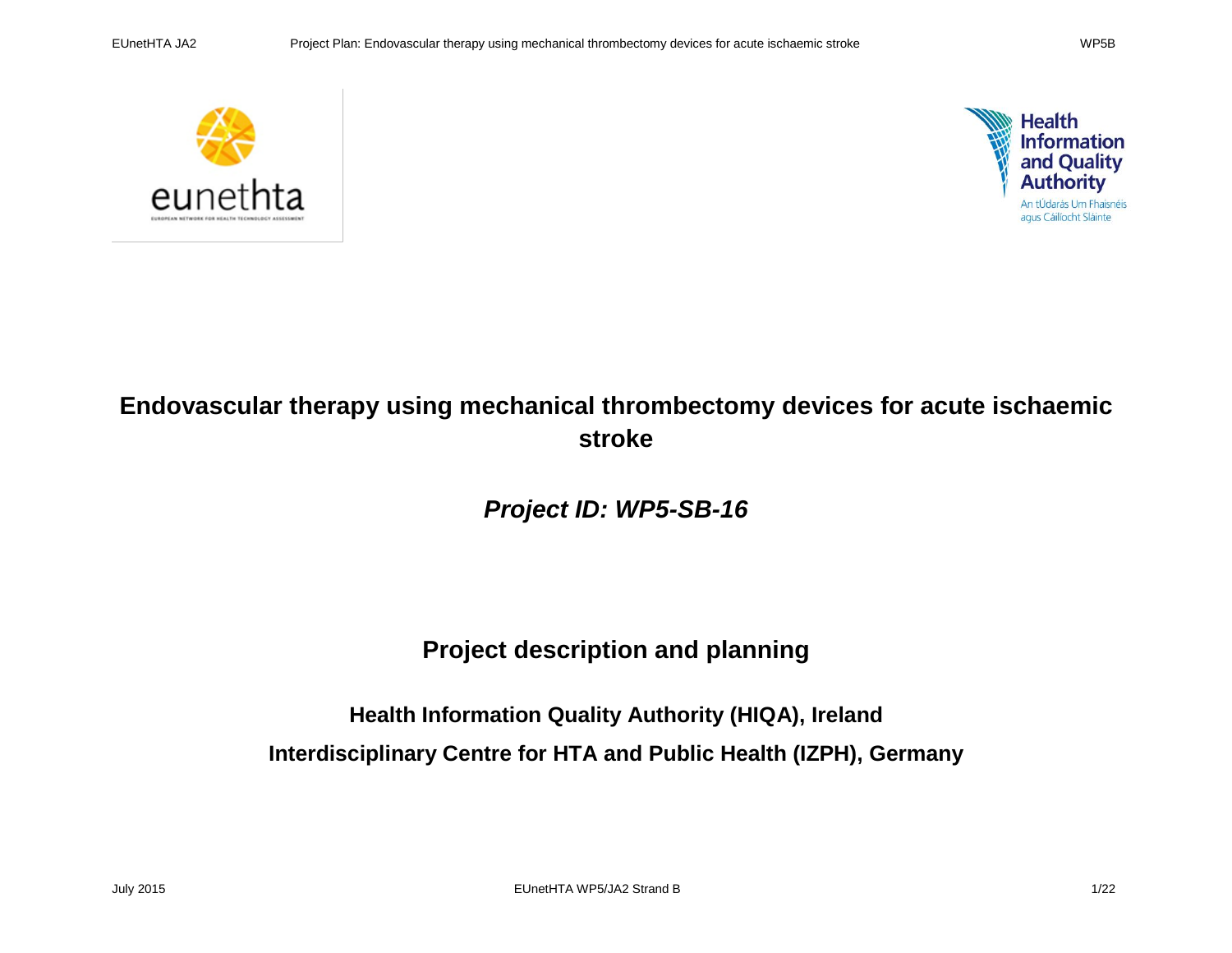# **Contents:**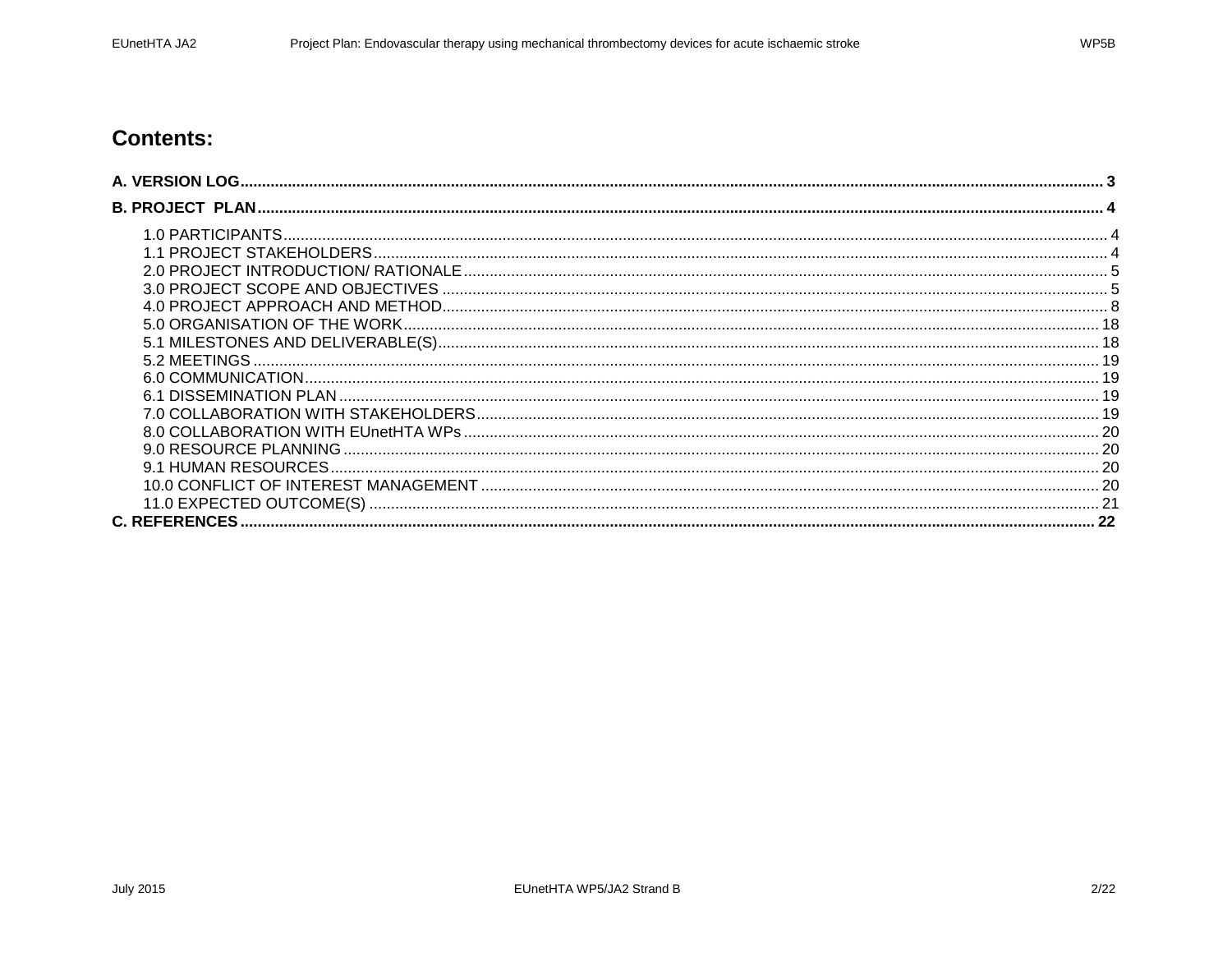# <span id="page-2-0"></span>**A. VERSION LOG**

| <b>Version</b><br>number | Date     | <b>Name (Initials)</b> | <b>Modification</b>                                | <b>Reason for the modification</b>                                                             |
|--------------------------|----------|------------------------|----------------------------------------------------|------------------------------------------------------------------------------------------------|
| V <sub>1</sub>           | 05/05/15 | PH, RG                 | First version of a proposed draft project<br>plan. |                                                                                                |
| V <sub>2</sub>           | 27/05/15 | PH.                    | V2 of draft project plan                           | Amended subsequent to scoping<br>meeting with manufacturers and<br>discussions with co-authors |
| V <sub>3</sub>           | 08/06/15 | <b>PH</b>              | V3 of draft project plan                           | Amended subsequent to comments of<br>dedicated reviewers                                       |
| V <sub>4</sub>           | 03/07/15 | PH, RG, PM             | Final project plan                                 | Amended subsequent to public<br>consultation                                                   |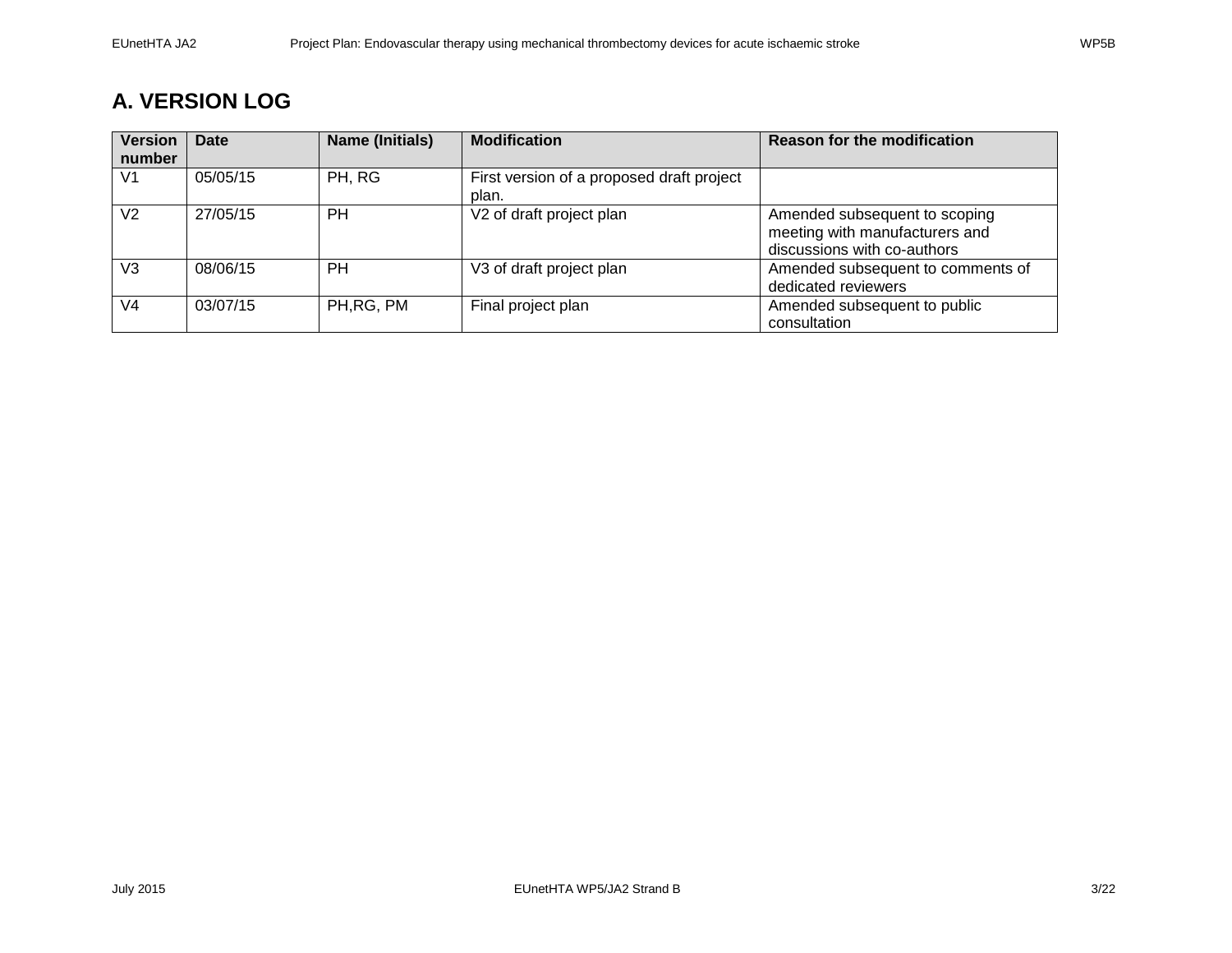# <span id="page-3-0"></span>**B. PROJECT PLAN**

## <span id="page-3-1"></span>1.0 PARTICIPANTS

#### Table 1. Project participants

| #          | Agency                                                                                                   | Role in the project         | <b>Country</b> |
|------------|----------------------------------------------------------------------------------------------------------|-----------------------------|----------------|
| $\vert$ 1. | Health Information Quality Authority (HIQA)                                                              | Author(s)                   | Ireland        |
| 2.         | Interdisciplinary Centre for HTA and Public Health University of<br>Erlangen-Nürnberg (IZPH)             | $Co-Author(s)$              | Germany        |
| 3.         | Ludwig Boltzmann Institute for HTA (LBI HTA)                                                             | Reviewer                    | Austria        |
| 4.         | HTA and Health Services Research, Public Health and Quality<br>Improvement, Central Denmark Region (CFK) | Reviewer                    | Denmark        |
| 5.         | Haute Autorité de Santé (HAS)                                                                            | Reviewer                    | France         |
| 6.         | A. Gemelli Hospital                                                                                      | Reviewer                    | Italy          |
| 7.         | Health Improvement Scotland (HIS)                                                                        | Reviewer                    | Scotland       |
| 8.         | Royal College of Surgeons in Ireland<br><b>Beaumont Hospital</b>                                         | <b>External Reviewer(s)</b> | Ireland        |
| 9.         | <b>TBD</b>                                                                                               | <b>Medical Editor</b>       |                |
| 10.        | Ludwig Boltzmann Institute for HTA (LBI HTA)                                                             | <b>Project Coordination</b> | Austria        |

# <span id="page-3-2"></span>1.1 PROJECT STAKEHOLDERS

Table 2. Project stakeholders (manufacturers)

| Contact (webpage)                                                                                                                     | <b>Devices</b>                                                                                  |
|---------------------------------------------------------------------------------------------------------------------------------------|-------------------------------------------------------------------------------------------------|
| http://concentric-medical.com/<br>http://www.stryker.com/emea/Products/NeurovascularIntervention/Tr<br>evoXPProVueRetreiver/index.htm | Trevo® ProVue™ Retrieval System<br>Trevo® XP ProVue™ Retrieval System<br>Merci Retrieval System |
| http://www.ev3.net/neuro/intl/flow-restoration/solitaire-fr-<br>revascularization-device.htm                                          | Solitaire™ 2 Revascularization Device<br>MindFrame Capture <sup>™</sup> LP System               |
| http://www.depuysynthes.com/hcp/codman-neuro/products/qs/revive-<br>pv                                                                | REVIVE™ SE Thrombectomy Device                                                                  |
| http://www.balt.fr/technologie                                                                                                        | Catch<br>Vasco+35ASPI                                                                           |
|                                                                                                                                       | http://www.abmedica.org/productcategory/thrombektomie-aspiration/                               |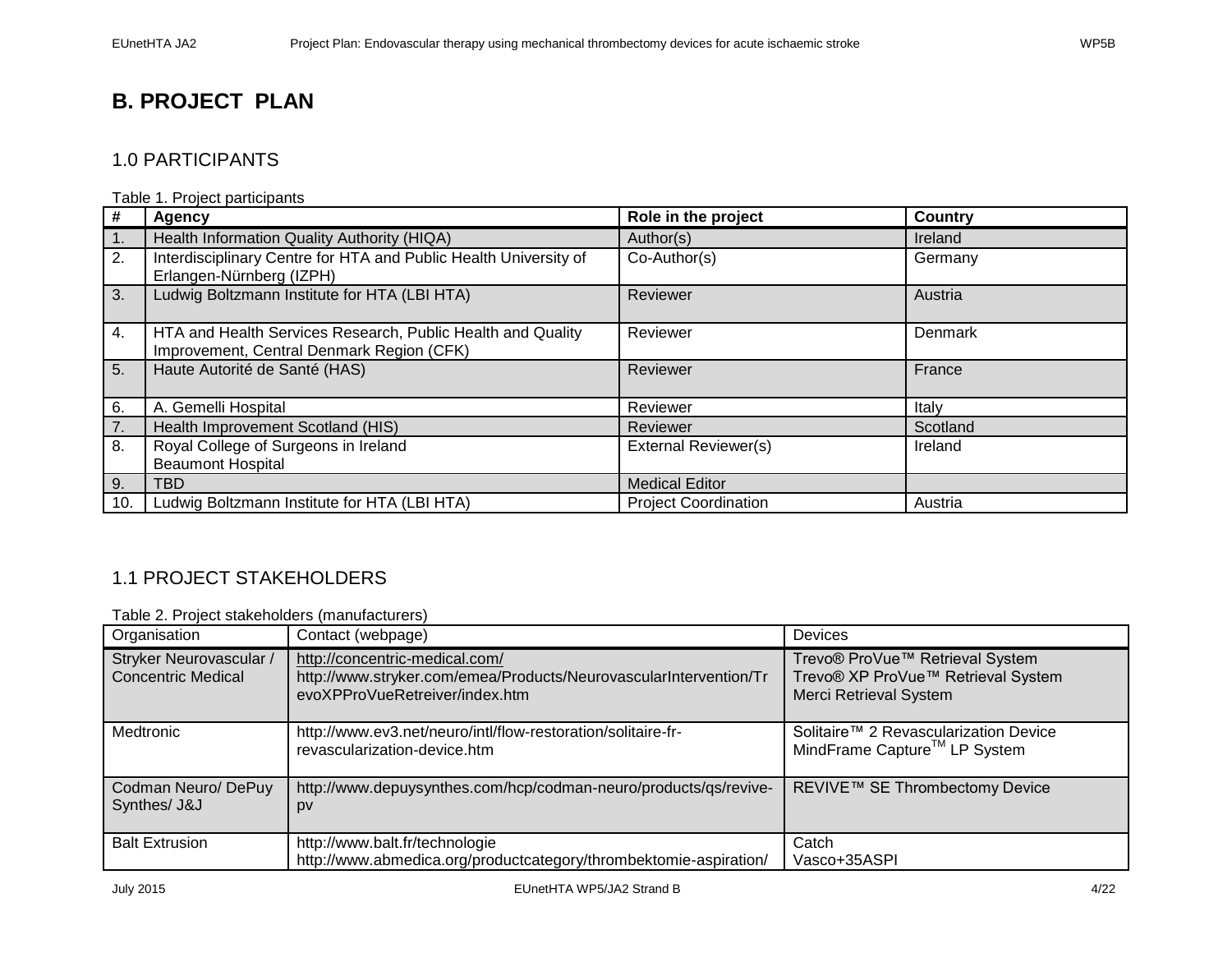| Penumbra            | http://www.penumbrainc.com/neuro                          | Penumbra System®/ACE™ (Penumbra 3D<br>Separator) |
|---------------------|-----------------------------------------------------------|--------------------------------------------------|
| Neuravi             | http://neuravi.com/                                       | EmboTrap                                         |
| Acandis             | http://www.acandis.com/acandis-aperio-thrombectomy-device | Acandis Aperio® Thrombectomy Device              |
| Phenox              | http://www.phenox.net/de/produkte/preset.html             | pREset, pREset® LITE, BONnet                     |
| Microvention/Terumo | http://microvention.com/index.php?id=182                  | SOFIA ™ distal access catheter                   |
| Microvention        | http://microvention.com/index.php?id=182                  | ERIC <sup>®</sup> device                         |

# <span id="page-4-0"></span>2.0 PROJECT INTRODUCTION/ RATIONALE

Project introduction/ rationale

<span id="page-4-1"></span>The rationale for this pilot assessment is to test the capacity of national HTA bodies to collaboratively produce structured rapid core HTA information on pharmaceuticals (strand A) and other medical technologies, such as medical devices, surgical interventions or diagnostics (strand B). In addition, the application (translation) of those collaboratively produced HTAs in the national contexts will be tested**.** 

# 3.0 PROJECT SCOPE AND OBJECTIVES

|    | List of project objectives                                                                                        | Indicator (and target)                                                                                                                                                                                                                                                   |
|----|-------------------------------------------------------------------------------------------------------------------|--------------------------------------------------------------------------------------------------------------------------------------------------------------------------------------------------------------------------------------------------------------------------|
|    | To test the capacity of national HTA bodies to<br>collaboratively produce structured rapid core HTA               | Production of 1 pilot rapid assessment according to the research question (see<br>Table 3)                                                                                                                                                                               |
| 2. | To test the application of these collaboratively<br>produced rapid assessments into a national/local<br>context   | Production of ≥1 national/local report per pilot rapid assessment                                                                                                                                                                                                        |
| 3. | To compile a pilot rapid assessment of mechanical<br>thrombectomy in the management of acute ischaemic<br>stroke. | Production of a pilot rapid assessment of the respective technology/ies.<br>The topic has been proposed for a national level HTA by the National Stroke<br>Programme in Ireland.<br>Its relevance is based on the significant burden of acute stroke, which is a leading |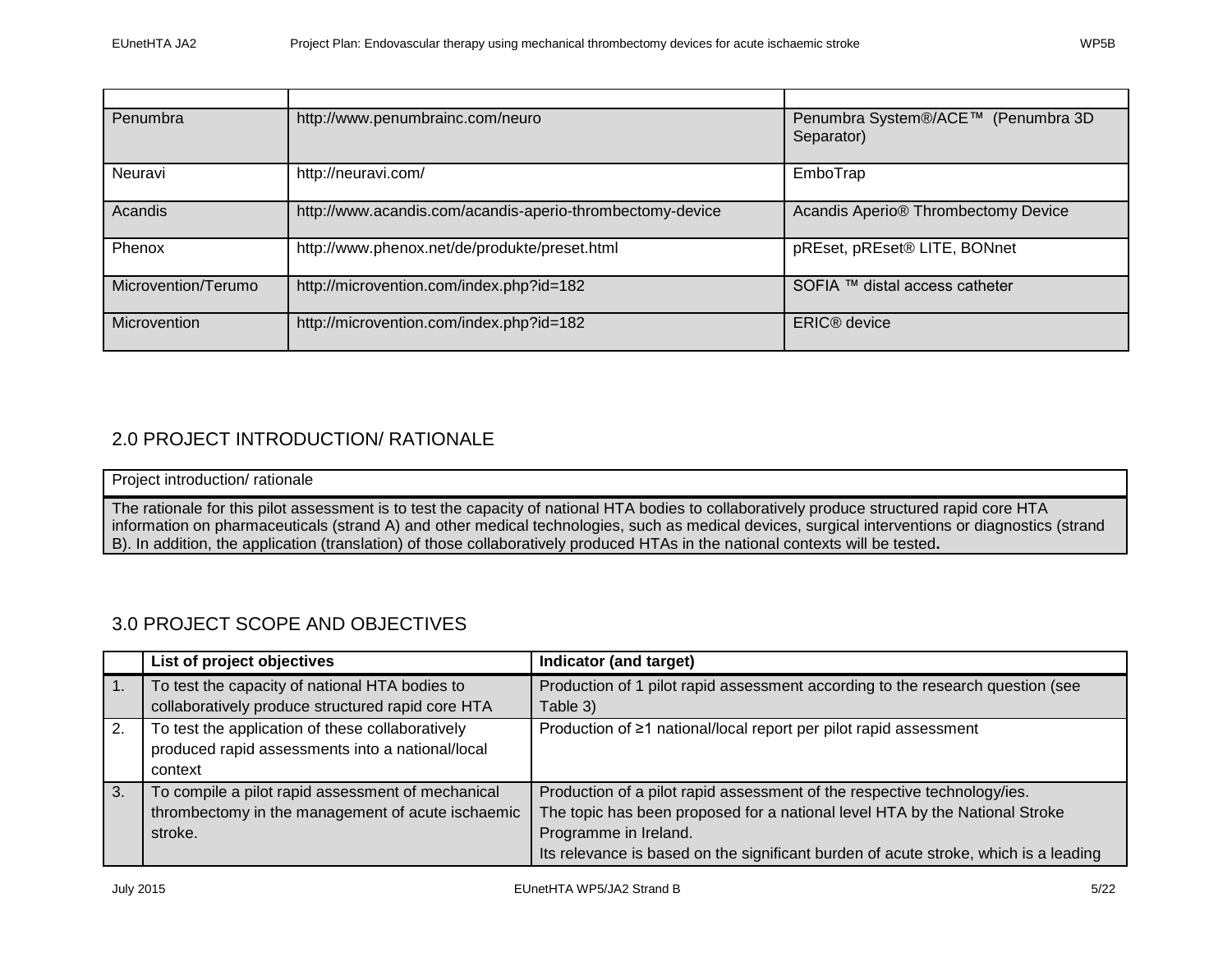| cause of death and disability in the developed world as indicated by WHO. Existing   |
|--------------------------------------------------------------------------------------|
| therapy using systemic thrombolysis has been shown to be effective and to improve    |
| patient outcomes, as outlined in the ESO guidelines for the management of            |
| Ischaemic Stroke and Transient Ischaemic Attack. However, recanalisation rates       |
| vary in eligible patients, with efficacy dependent on its administration within 4.5  |
| hours of stroke onset and the site of vessel occlusion (Bhatia et al. 2010);         |
| thrombolysis increases the risk of intracranial haemorrhage and its use is contra-   |
| indicated in some patients.                                                          |
| Endovascular therapy using mechanical thrombectomy devices provides an               |
| alternative method of revascularisation which can improve stroke outcomes without    |
| increasing risk of intracranial haemorrhage. These devices may be used in            |
| combination with thrombolysis (as part of standard of care), or as an alternative in |
| those who are not candidates for thrombolysis or in whom thrombolysis appears to     |
| have failed. However, appropriate patient selection is necessary and the             |
| intervention must be delivered in a timely fashion by trained interventionalists in  |
| facitlities with the capacity for appropriate acute post-procedure care.             |
|                                                                                      |

This pilot rapid assessment addresses the research question whether mechanical thrombectomy plus current standard of care (that may include intravenous and/or intraarterial thrombolysis where appropriate) is more effective and/or safer than current standard of care in acute ischaemic stroke.

Table 3. Project Scope: PICO

| <b>Description</b>  | <b>Project scope</b>                                                                                                                                                                                                                                                                                                                                                                                          |
|---------------------|---------------------------------------------------------------------------------------------------------------------------------------------------------------------------------------------------------------------------------------------------------------------------------------------------------------------------------------------------------------------------------------------------------------|
| <b>Population</b>   | Adults aged 18 years or older with acute ischaemic stroke in the anterior and/or posterior region.<br>ICD-10: 163<br>MeSH: Stroke                                                                                                                                                                                                                                                                             |
| <b>Intervention</b> | Mechanical thrombectomy plus standard of care.<br>(Mechanical thrombectomy may be used in combination with intravenous (and/or intra-arterial) thrombolysis or<br>as an alternative to it in patients experiencing an acute ischaemic stroke who are not candidates for<br>thrombolysis or in whom thrombolysis appears to have failed.)<br>Fourteen CE-marked devices will be considered in this assessment: |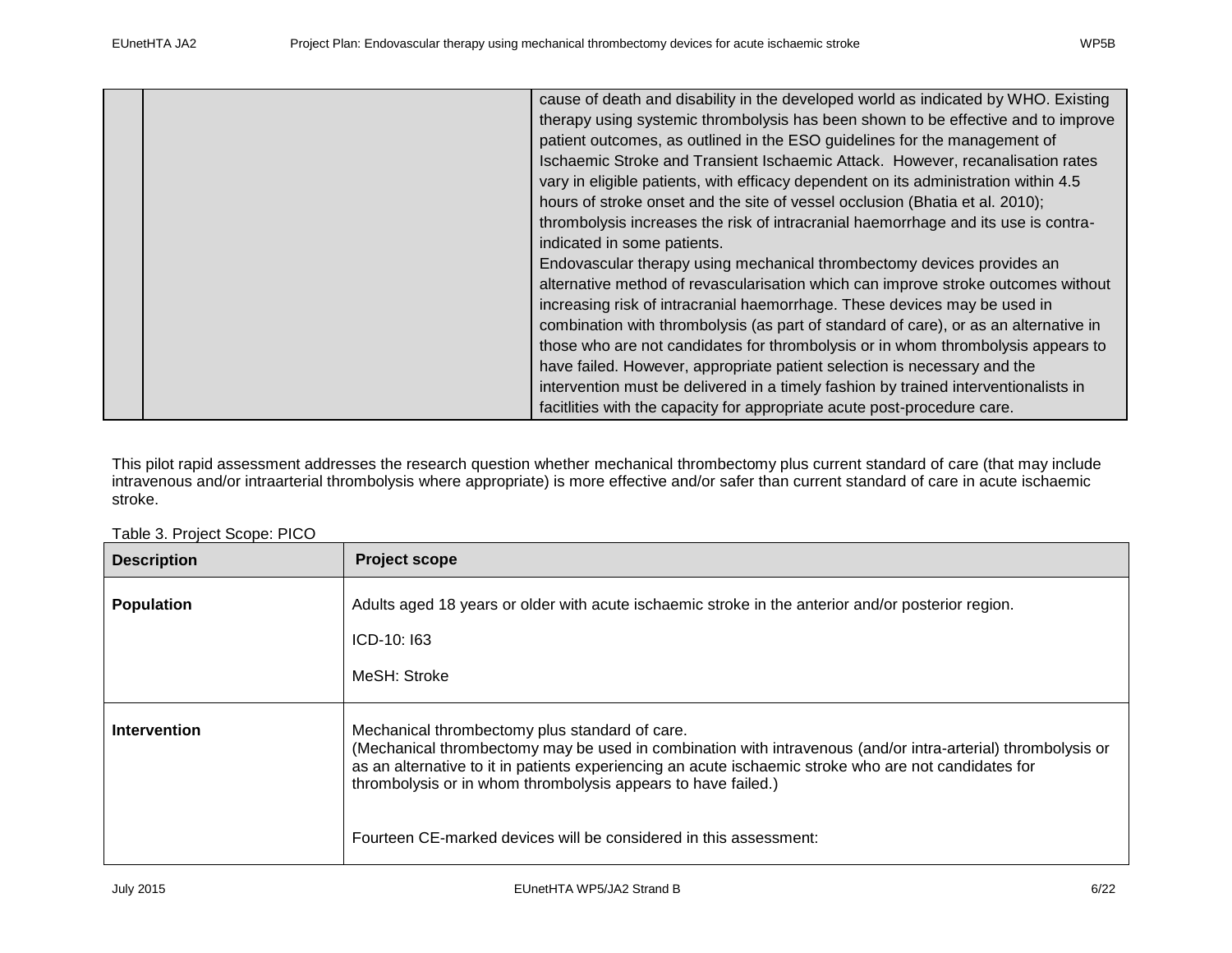|                 | <b>Aspiration/Suction Devices</b>                                                                                |
|-----------------|------------------------------------------------------------------------------------------------------------------|
|                 | Penumbra System®/ACE™ (Penumbra 3D Separator)                                                                    |
|                 | Sofia™ Distal Access Catheter                                                                                    |
|                 | Vasco+35ASPI                                                                                                     |
|                 |                                                                                                                  |
|                 |                                                                                                                  |
|                 | <b>Stent Retrievers</b>                                                                                          |
|                 | Acandis Aperio <sup>®</sup> Thrombectomy Device<br>$\bullet$                                                     |
|                 | <b>BONnet</b>                                                                                                    |
|                 | Catch                                                                                                            |
|                 | EmboTrap                                                                                                         |
|                 | <b>ERIC®</b>                                                                                                     |
|                 | MindFrame CaptureTM LP System<br>REVIVE™ SE Thrombectomy Device                                                  |
|                 | Solitaire™ 2 Revascularization Device                                                                            |
|                 | Trevo® ProVue™ Retrieval System                                                                                  |
|                 | Trevo® XP ProVue™ Retrieval System                                                                               |
|                 | pREset, pREset® LITE                                                                                             |
|                 |                                                                                                                  |
|                 |                                                                                                                  |
|                 | <b>Clot Retrievers</b>                                                                                           |
|                 | Merci Retrieval System<br>$\bullet$                                                                              |
|                 |                                                                                                                  |
|                 | MeSH-terms: Endovascular procedures; Stents; Tissue Plasminogen Activator; Angioplasty, Balloon;<br>Thrombectomy |
|                 |                                                                                                                  |
|                 |                                                                                                                  |
| Comparison      | Standard of care (which may include intravenous and/or intra-arterial thrombolysis where appropriate).           |
|                 | Comparators have been chosen based on CE Mark specific indications, information in published clinical            |
|                 | guidelines for treatment of acute ischaemic stroke and EUnetHTA guidelines.                                      |
|                 |                                                                                                                  |
|                 |                                                                                                                  |
| <b>Outcomes</b> | <b>Effectiveness:</b>                                                                                            |
|                 | Primary outcomes:                                                                                                |
|                 | Modified Rankin Score (mRS) at 90 days<br>$\circ$                                                                |
|                 | Mortality from ischaemic stroke<br>$\circ$                                                                       |
|                 | Secondary outcomes:                                                                                              |
|                 | NIHSS score change at 24 hours<br>$\circ$                                                                        |
|                 | Barthel Index at 90 days<br>$\circ$                                                                              |
|                 | Reperfusion at 24 hours<br>$\circ$                                                                               |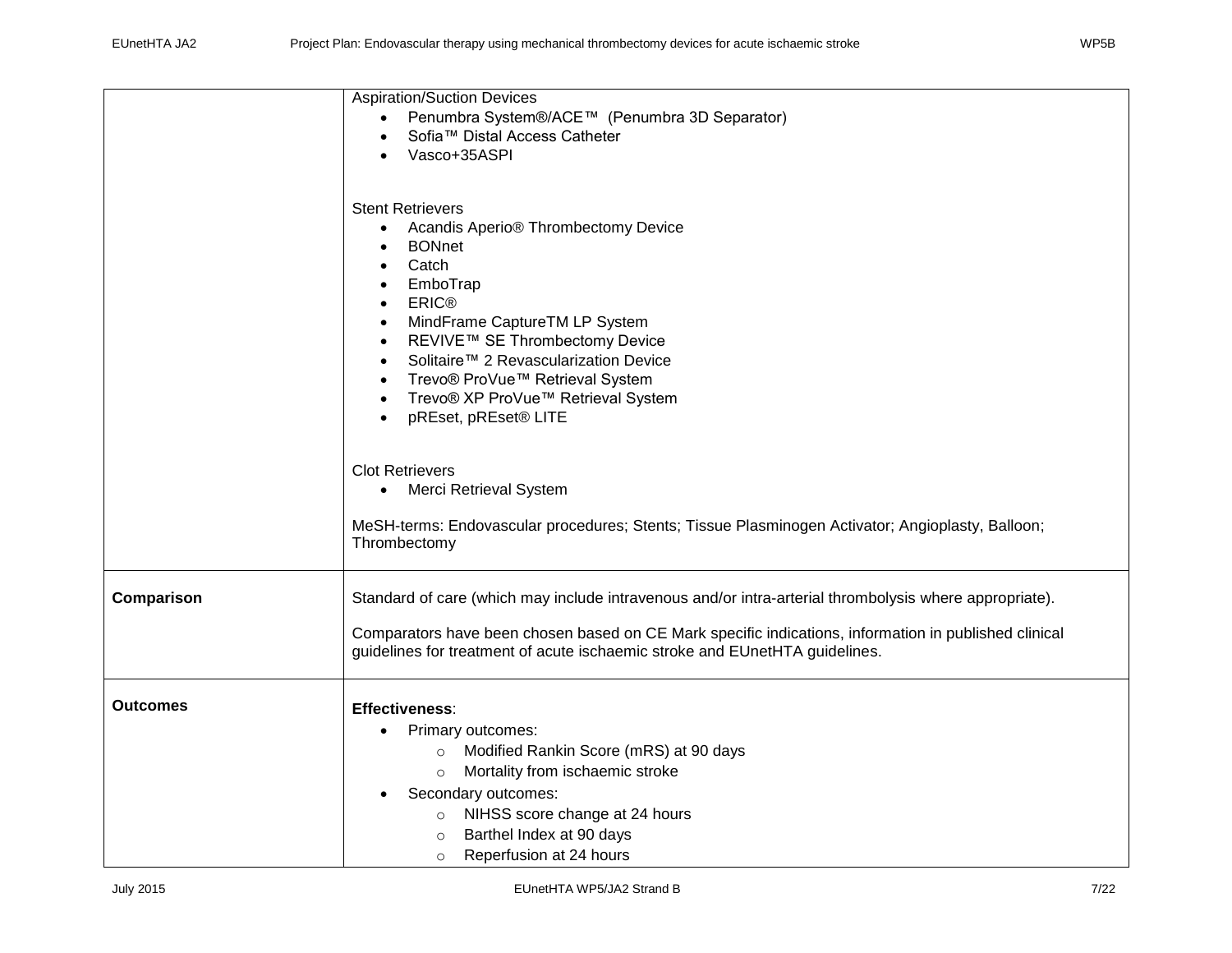|                     | Revascularisation at final angiography (TICI score)<br>$\circ$                                                                                                                                                                                                                                                                                                                                                                                                                                                                                  |  |
|---------------------|-------------------------------------------------------------------------------------------------------------------------------------------------------------------------------------------------------------------------------------------------------------------------------------------------------------------------------------------------------------------------------------------------------------------------------------------------------------------------------------------------------------------------------------------------|--|
|                     | Health-related quality of life (EQ5D)<br>$\circ$                                                                                                                                                                                                                                                                                                                                                                                                                                                                                                |  |
|                     | All-cause mortality<br>$\circ$                                                                                                                                                                                                                                                                                                                                                                                                                                                                                                                  |  |
|                     | Safety:                                                                                                                                                                                                                                                                                                                                                                                                                                                                                                                                         |  |
|                     | Cerebral haemorrhage (symptomatic and asymptomatic) consistent with the ECAS III trial definition)<br>(symptomatic being an intracranial bleed associated with a clinical deterioration)<br>Perforation/dissection<br>Other haemorrhage<br>New ischaemic stroke in a different vascular territory<br>New ischaemic stroke in the same vascular territory<br>Any device-related adverse events<br>Any procedure-related adverse events<br>Outcomes have been selected based on the recommendations from the clinical guidelines (ESO guidelines) |  |
|                     | and the EUnetHTA Guidelines on Clinical and Surrogate Endpoints and Safety.                                                                                                                                                                                                                                                                                                                                                                                                                                                                     |  |
| <b>Study design</b> | <b>Effectiveness:</b><br><b>Primary studies</b><br>Randomised controlled trials                                                                                                                                                                                                                                                                                                                                                                                                                                                                 |  |
|                     | Safety:                                                                                                                                                                                                                                                                                                                                                                                                                                                                                                                                         |  |
|                     | Randomised controlled trials                                                                                                                                                                                                                                                                                                                                                                                                                                                                                                                    |  |
|                     | Prospective clinical studies                                                                                                                                                                                                                                                                                                                                                                                                                                                                                                                    |  |
|                     | Medical device adverse event registers                                                                                                                                                                                                                                                                                                                                                                                                                                                                                                          |  |
|                     | Postmarketing surveillance data on device-related adverse events                                                                                                                                                                                                                                                                                                                                                                                                                                                                                |  |

# <span id="page-7-0"></span>4.0 PROJECT APPROACH AND METHOD

Table 4a. Project approach and method

| Project approach and method                                      |  |  |  |
|------------------------------------------------------------------|--|--|--|
| Distribution of tasks among agencies:                            |  |  |  |
| As Author, HIQA will:                                            |  |  |  |
| Have a leading role in both scoping and production of the pilot; |  |  |  |
| Be responsible for management of the completed scientific work;  |  |  |  |
| Have ultimate responsibility for quality assurance;              |  |  |  |
| Answer comments.                                                 |  |  |  |
| As Co-authors, the Centre for HTA and Public Health (IZPH) will: |  |  |  |
|                                                                  |  |  |  |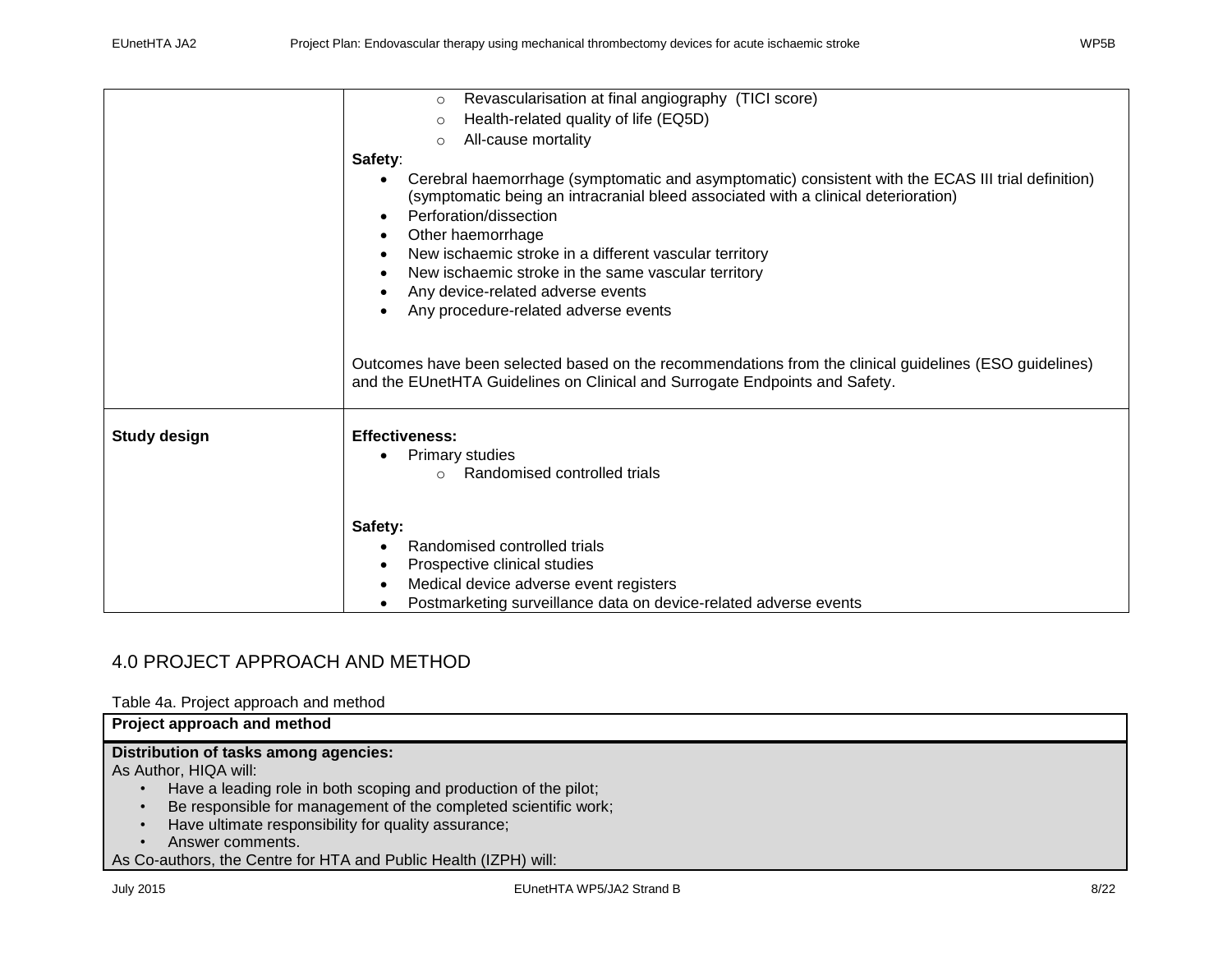- Be responsible for supporting the author in all project phases;
- Be responsible for writing TEC and CUR domains independently;
- Answer comments.

As Dedicated reviewers, A Gemelli, CFK, HAS, HIS and LBI-HTA, will:

- Guarantee quality assurance by thoroughly reviewing the project plan and the assessment drafts;
- Review methods, results, and conclusions based on the original studies included;
- Provide constructive comments in all the project phases.

#### **Selection of Assessment Elements (AEs) and development of domains**

A preliminary working version of the HTA Core Model® for Rapid Relative Effectiveness Assessment, based on the "HTA Core Model® for Rapid Relative Effectiveness Assessment of Pharmaceuticals 3.0", will be the primary source for selecting the assessment elements (AEs). Additionally, assessment elements from other EUnetHTA Core Model Applications will be screened and included if believed relevant to the present assessment. The REA Model Checklist will be used for potential ethical, organisational, social, and legal aspects.

The following domains will be developed within the present assessment:

- Description and technical characteristics of the technology (TEC);
- Health Problem and Current Use of Technology domains (CUR);
- Clinical effectiveness (EFF);
- Safety (SAF).

Selected AEs are presented in Table 5. Methods are described, per each domain, in the following sections.

**TEC:** This domain will be developed starting from the information provided by the manufacturers within the Manufacturer's Submission File. Whenever the Submission File has not been provided by the manufacturer or believed insufficient, information will be integrated with *ad hoc* PubMed and internet searches of grey literature using the Google search engine, review of the reference lists and bibliographies of studies identified through the basic systematic search, manufacturers' web sites, brochures, information for use, and regulatory bodies' databases.

**CUR:** This domain will be developed starting from the information provided by the manufacturers within the Manufacturer's Submission File. Whenever the Submission File has not been provided by the manufacturer or believed insufficient, information will be integrated with basic systematic searches, *ad hoc* PubMed and internet searches of grey literature using the Google search engine, review of the reference lists and bibliographies of studies identified through the basic systematic search, manufacturers' web sites, brochures and information for use.

**EFF and SAF:** These domains will be developed using a systematic structured search of the literature. Searches of the following databases will be performed:

- Ovid MEDLINE;
- Embase;
- Cochrane Library;
- CRD databases (DARE, NHS EED, HTA).

MeSH terms in Table 3 will be combined with the following terms to perform the searches: embolectomy, endovascular recanalisation, endovascular embolectomy, mechanical thrombus removal, mechanical embolus removal, endovascular intervention, mechanical device. All searches will be performed limiting the results to English language sources published between 2005 and the time of searches (July 2015). In addition, the following clinical trials databases will be searched to identify ongoing trials or studies:

- ClincalTrials.gov;
- Cochrane Register of Controlled Trials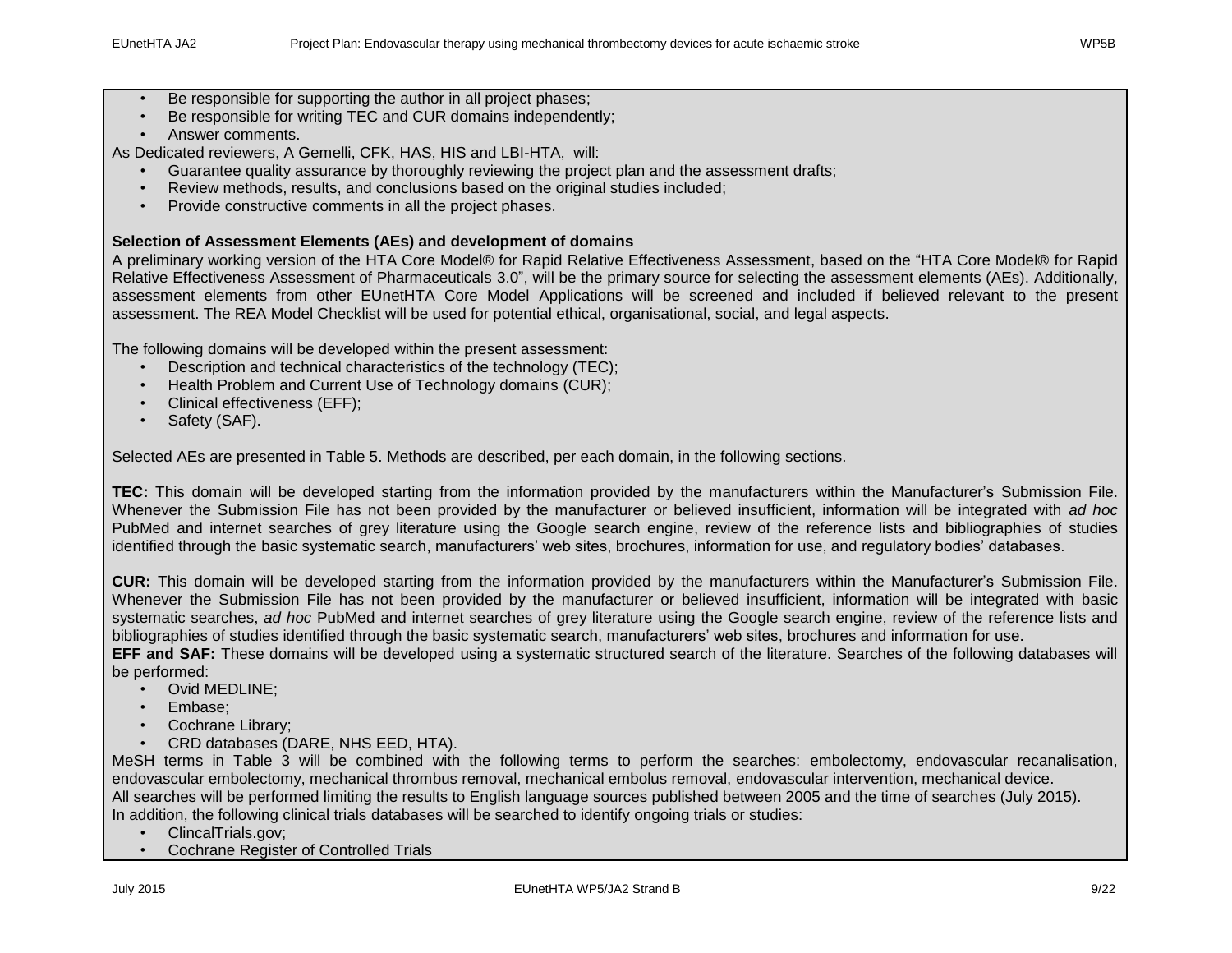- International Clinical Trials Registry Platform (ICTRP)
	- o ISRCTN;
	- o EU Clinical Trials Register;
- *meta*Register of Controlled Trials (*m*RCT);
- Stroke Trials Registry [\(http://www.strokecenter.org/trials/\)](http://www.strokecenter.org/trials/)

The retrieved data will be cross-checked against the submission files received from the manufacturers for completeness.

#### **Distribution of tasks among team members:**

For the TEC and CUR domains no quality assessment tool will be used, but multiple sources will be used in order to validate individual, possibly biased, sources. Descriptive analysis will be performed on different information sources.

Two authors (RG and LM for EFF and SAF) will screen the records by title and abstract. Disagreements will be solved by discussion. Potentially relevant studies will be retrieved in full-text and reconsidered for actual inclusion in the present evidence review. Data extraction will be performed independently by the two researchers on pre-defined extraction tables.

Methodological quality of systematic reviews will be based on the ROBIS (Risk of Bias in Systematic Reviews) tool. The methodological quality of RCTs and CCTs will be assessed using the Cochrane risk of bias tables and EUnetHTA Guidelines. The GRADE approach will be used to qualitatively summarise the results from the EFF and SAF domains. Quantitative results based on an intention-to-treat principle will be expressed as point estimates together with associated 95% confidence intervals (95% CI) and exact p-values. Pooled analysis of treatment effect using forest plots and standard meta-analytic techniques will be carried out provided sufficient study data are obtained and taking account of heterogeneity between studies. An assessment of the heterogeneity of included studies will be performed. The I<sup>2</sup> statistic will be examined to describe the proportion of the variability in the results that reflects real differences in effect size. Chi-squared test for heterogeneity will be performed; if significant heterogeneity is detected, possible explanations will be investigated. The clinical heterogeneity of the populations in included studies will also be assessed.

Asymmetry of the funnel plot based on the data for the primary outcome will be taken as an indication of publication bias. Studies will also be assessed to ensure all proposed outcomes in the methods section are reported in the results section to exclude selective outcome reporting. Outcomes specified in the methods that are omitted from the results will be taken as evidence that outcomes were selectively reported. If this occurs the authors of the paper will be contacted to enquire if the results are reported elsewhere.

If data permit, subgroup analysis will be performed for the following:

1) Device type

2) Age <80 years vs  $\geq$  80 years

3) NIHSS score at baseline: 2-15, 16-19, or ≥20

4) Time to treatment and reperfusion

5) Use of image-guided patient selection.

These subgroups have been identified a-priori based on a plausible rationale. The number of subgroups is kept to a minimum and priority is given to subgroups that are of specific interest to the potential addition of mechanical thrombectomy to standard medical care in the management of acute ischaemic stroke.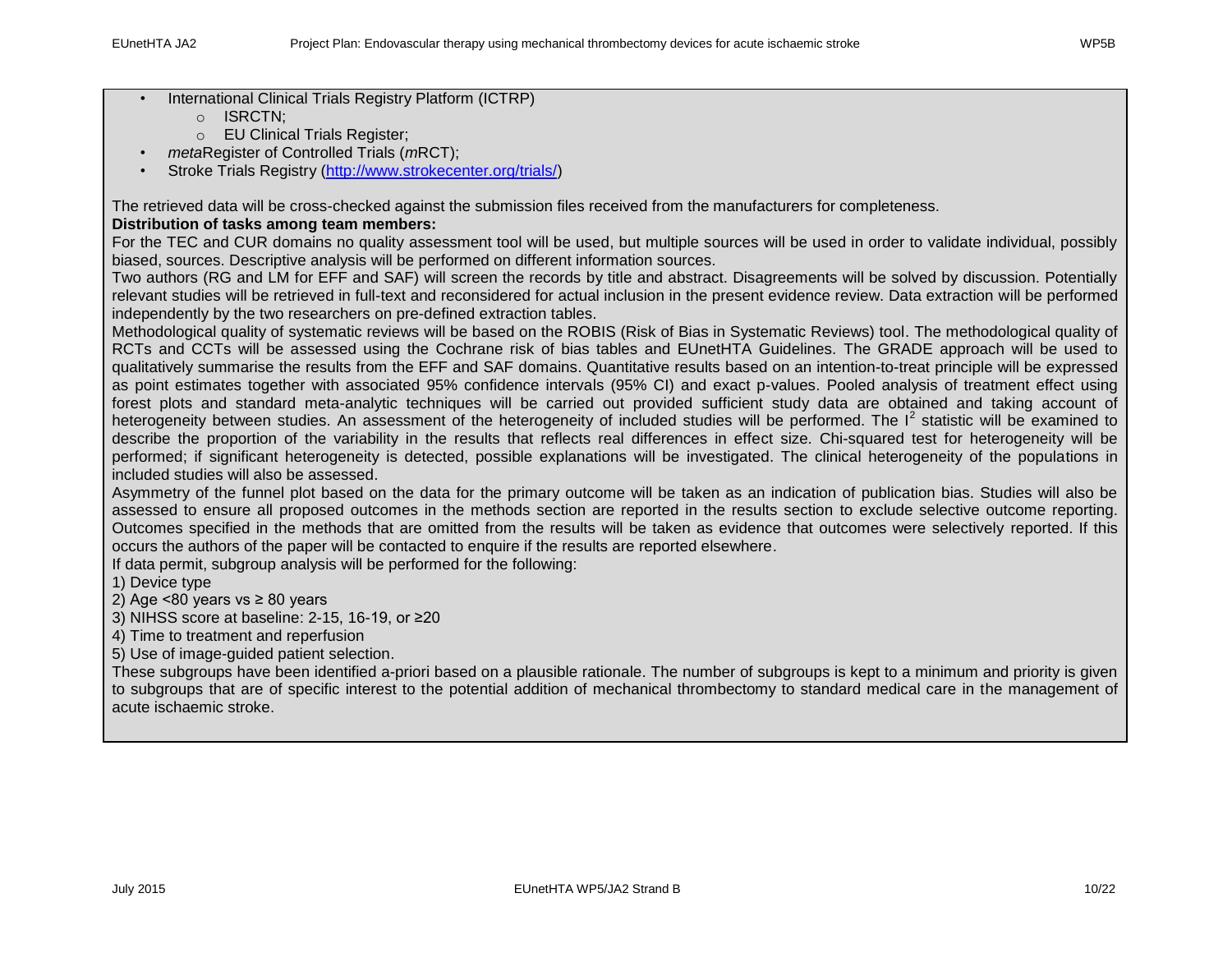#### Table 4b. Preliminary Evidence

| $18.115$ minimizity $\equiv 118$ chaon to $\equiv$                                                                                    |
|---------------------------------------------------------------------------------------------------------------------------------------|
| Preliminary evidence table                                                                                                            |
| The following information will be extracted from included primary studies:                                                            |
| <b>Study general information:</b>                                                                                                     |
| Author                                                                                                                                |
| Year of publication                                                                                                                   |
| Reference number                                                                                                                      |
| Objectives                                                                                                                            |
| Study characteristics:                                                                                                                |
| Study design - allocation concealment (and method), randomisation (and method), blinding (outcome, assessors), intention-to-treat     |
| analysis                                                                                                                              |
| Study Registration number (Registry identifier)                                                                                       |
| Country(ies) of recruitment                                                                                                           |
| Sponsor<br>$\blacksquare$                                                                                                             |
| Study duration (study start and completion date)                                                                                      |
| <b>Patients groups:</b>                                                                                                               |
| Number of patients (total and for each comparator)                                                                                    |
| Age                                                                                                                                   |
| Sex                                                                                                                                   |
| Inclusion criteria                                                                                                                    |
| Exclusion criteria                                                                                                                    |
| Diagnosis                                                                                                                             |
| <b>NIHSS</b> score                                                                                                                    |
| <b>Previous treatments</b>                                                                                                            |
| Flow of patients (time from stroke onset to arrival at stroke centre, time to thrombolysis, time to procedure, duration of procedure) |
| <b>Intervention</b>                                                                                                                   |
| Mechanical thrombectomy device assessed (model name and manufacturer)<br>Comparator(s)                                                |
| <b>Outcomes and follow-up</b>                                                                                                         |
| Efficacy outcomes                                                                                                                     |
| Safety outcomes                                                                                                                       |
| Main study findings                                                                                                                   |
|                                                                                                                                       |
| <b>Conclusions</b>                                                                                                                    |
| Authors' conclusions                                                                                                                  |
| Reviewers' comments.                                                                                                                  |
|                                                                                                                                       |
|                                                                                                                                       |
|                                                                                                                                       |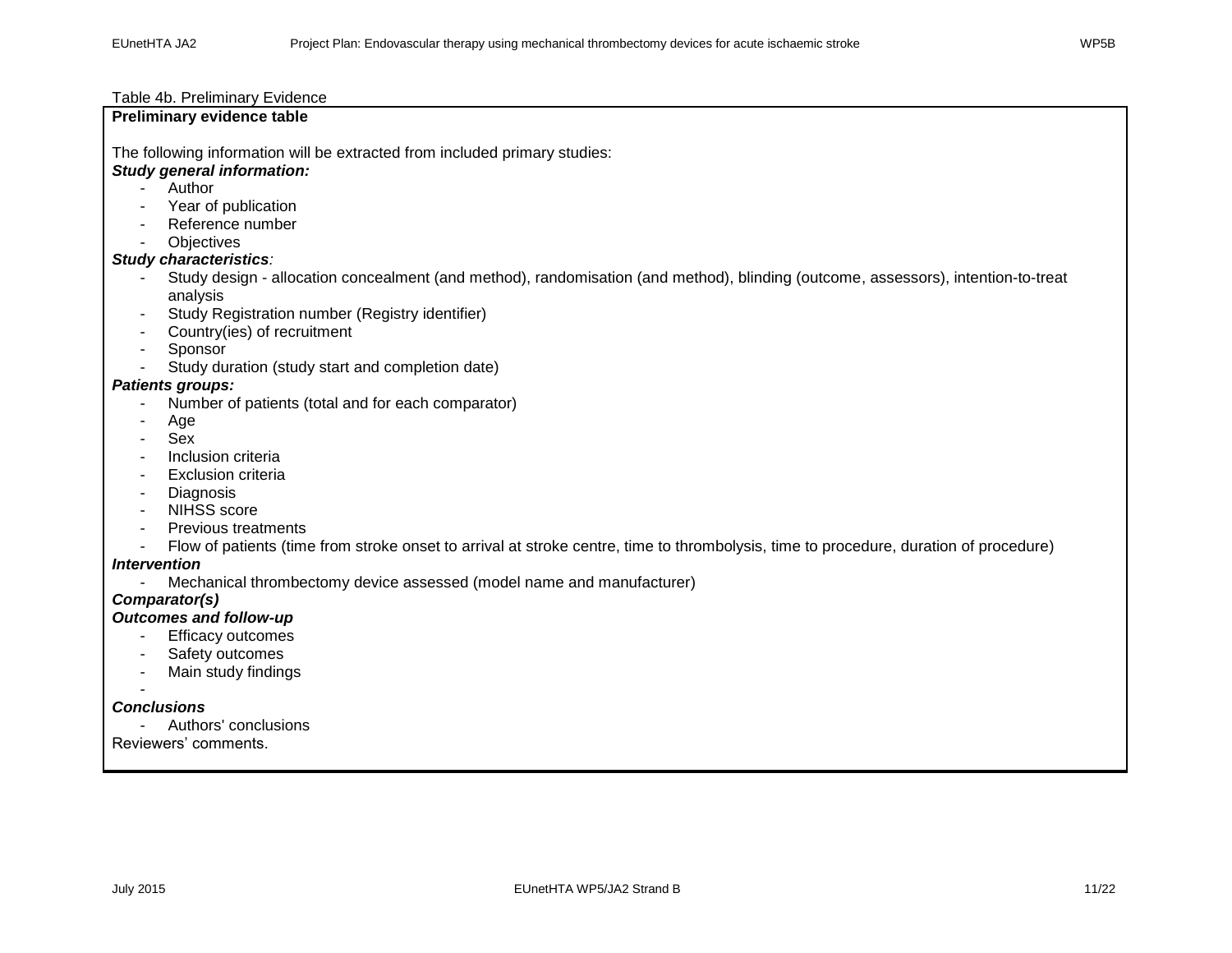#### **Selected assessment elements**

The table shows the assessment elements and the translated research questions that will be addressed in the assessment. A preliminary working version of the HTA Core Model® for Rapid Relative Effectiveness Assessment, based on the "HTA Core Model® for Rapid Relative Effectiveness Assessment of Pharmaceuticals 3.0", was the primary source for selecting the assessment elements (AEs). Additionally, assessment elements from other EUnetHTA Core Model Applications (for medical and surgical interventions, for diagnostic technologies or for screening) have been screened and included if believed relevant to the present assessment.

| $\overline{ID}$ | <b>Domain</b> | <b>Topic</b>                            | <b>Issue</b>                                                                                                            | <b>Relevance in this</b><br>assessment<br>Yes/No | Reason for non-relevance/<br><b>Preliminary research question(s)</b>                                                                                 | Source of<br>assessment element                                                          |
|-----------------|---------------|-----------------------------------------|-------------------------------------------------------------------------------------------------------------------------|--------------------------------------------------|------------------------------------------------------------------------------------------------------------------------------------------------------|------------------------------------------------------------------------------------------|
| B0001           | <b>TEC</b>    | Features of<br>the<br>technology        | What is the technology and<br>the comparator(s)?                                                                        | Yes                                              | What are mechanical thrombectomy devices and<br>what are the comparators?                                                                            | JA2-WP5-updated<br>assessment elements for the<br>HTA Core Model for Rapid<br><b>REA</b> |
| A0020           | <b>CUR</b>    | Regulatory<br><b>Status</b>             | For which indications has<br>the technology received<br>marketing authorisation or<br>CE marking?                       | Yes                                              | For which indications have the mechanical<br>thrombectomy devices received marketing<br>authorisation or CE marking?                                 | JA2-WP5-updated<br>assessment elements for the<br>HTA Core Model for Rapid<br><b>REA</b> |
| B0002           | <b>TEC</b>    | Features of<br>the<br>technology        | What is the claimed benefit<br>of the technology in relation<br>to the comparators?                                     | Yes                                              | What are the claimed benefits of mechanical<br>thrombectomy devices in relation to the<br>comparators?                                               | JA2-WP5-updated<br>assessment elements for the<br>HTA Core Model for Rapid<br><b>REA</b> |
| <b>B0003</b>    | <b>TEC</b>    | <b>Features of</b><br>the<br>technology | What is the phase of<br>development and<br>implementation of the<br>technology and the<br>comparator(s)?                | <b>No</b>                                        | Not relevant for the present assessment: the<br>analysis has been limited to technologies marketed<br>within the European context (i.e., CE marked). | JA2-WP5-updated<br>assessment elements for the<br>HTA Core Model for Rapid<br><b>REA</b> |
| <b>B0004</b>    | <b>TEC</b>    | Features of<br>the<br>technology        | Who administers the<br>technology and the<br>comparators and in what<br>context and level of care<br>are they provided? | Yes                                              | Who undertakes mechanical thrombectomy and its<br>comparators technologies and in what context and<br>level of care are these technologies provided? | JA2-WP5-updated<br>assessment elements for the<br>HTA Core Model for Rapid<br><b>REA</b> |
| B0008           | <b>TEC</b>    | Investments<br>and tools<br>required to | What kind of special<br>premises are needed for the<br>technology and the                                               | Yes                                              | What kind of special premises are needed to<br>provide percutaneous mechanical thrombectomy<br>and its comparator(s)?                                | JA2-WP5-updated<br>assessment elements for the<br>HTA Core Model for Rapid               |

#### Table 5. Assessment elements and translating research questions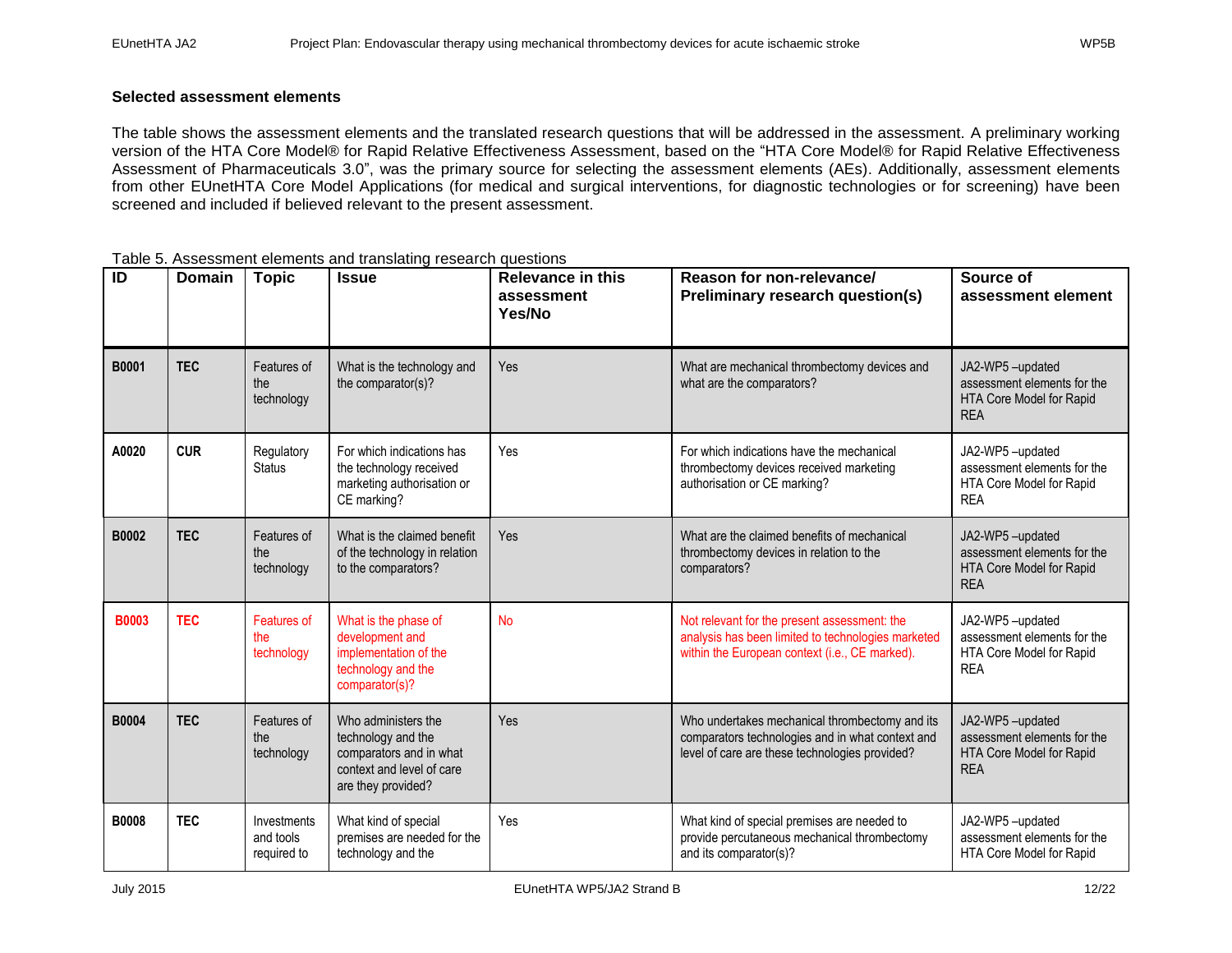|              |            | use the<br>technology                                            | comparator (s)?                                                                               |           |                                                                                         | <b>REA</b>                                                                                      |
|--------------|------------|------------------------------------------------------------------|-----------------------------------------------------------------------------------------------|-----------|-----------------------------------------------------------------------------------------|-------------------------------------------------------------------------------------------------|
| <b>B0009</b> | <b>TEC</b> | Investments<br>and tools<br>required to<br>use the<br>technology | What supplies are needed<br>for the technology and the<br>comparator(s)?                      | Yes       | What supplies are needed to undertake mechanical<br>thrombectomy and the comparators?   | JA2-WP5-updated<br>assessment elements for the<br><b>HTA Core Model for Rapid</b><br><b>REA</b> |
| A0021        | <b>CUR</b> | Regulatory<br><b>Status</b>                                      | What is the reimbursement<br>status of the technology?                                        | Yes       | What is the reimbursement status of mechanical<br>thrombectomy devices?                 | JA2-WP5-updated<br>assessment elements for the<br>HTA Core Model for Rapid<br><b>REA</b>        |
| A0001        | <b>CUR</b> | <b>Utilisation</b>                                               | For which health conditions.<br>and for what purposes is<br>the technology used?              | <b>No</b> | The AE may have overlaps with A0020 and B0002.                                          | JA2-WP5-updated<br>assessment elements for the<br><b>HTA Core Model for Rapid</b><br><b>REA</b> |
| A0002        | <b>CUR</b> | Target<br>Condition                                              | What is the disease or<br>health condition in the<br>scope of this assessment?                | Yes       | What is the health condition in the scope of this<br>assessment?                        | JA2-WP5-updated<br>assessment elements for the<br>HTA Core Model for Rapid<br><b>REA</b>        |
| A0003        | <b>CUR</b> | Target<br>Condition                                              | What are the known risk<br>factors for the disease or<br>health condition?                    | Yes       | What are the known risk factors for developing an<br>acute ischaemic stroke?            | JA2-WP5-updated<br>assessment elements for the<br><b>HTA Core Model for Rapid</b><br><b>REA</b> |
| A0004        | <b>CUR</b> | Target<br>Condition                                              | What is the natural course<br>of the disease or health<br>condition?                          | Yes       | What is the natural course of acute ischaemic<br>stroke?                                | JA2-WP5-updated<br>assessment elements for the<br>HTA Core Model for Rapid<br><b>REA</b>        |
| A0005        | <b>CUR</b> | Target<br>Condition                                              | What are the symptoms and<br>the burden of disease or<br>health condition for the<br>patient? | Yes       | What are the symptoms and the burden of acute<br>ischaemic stroke for the patient?      | JA2-WP5-updated<br>assessment elements for the<br>HTA Core Model for Rapid<br><b>REA</b>        |
| A0006        | <b>CUR</b> | Target<br>Condition                                              | What are the consequences<br>of the disease or health<br>condition for the society?           | Yes       | What are the consequences of acute ischaemic<br>stroke for society?                     | JA2-WP5-updated<br>assessment elements for the<br>HTA Core Model for Rapid<br><b>REA</b>        |
| A0024        | <b>CUR</b> | Current<br>Management                                            | How is the disease or<br>health condition currently                                           | Yes       | How is acute ischaemic stroke currently diagnosed<br>according to published guidelines? | JA2-WP5-updated<br>assessment elements for the                                                  |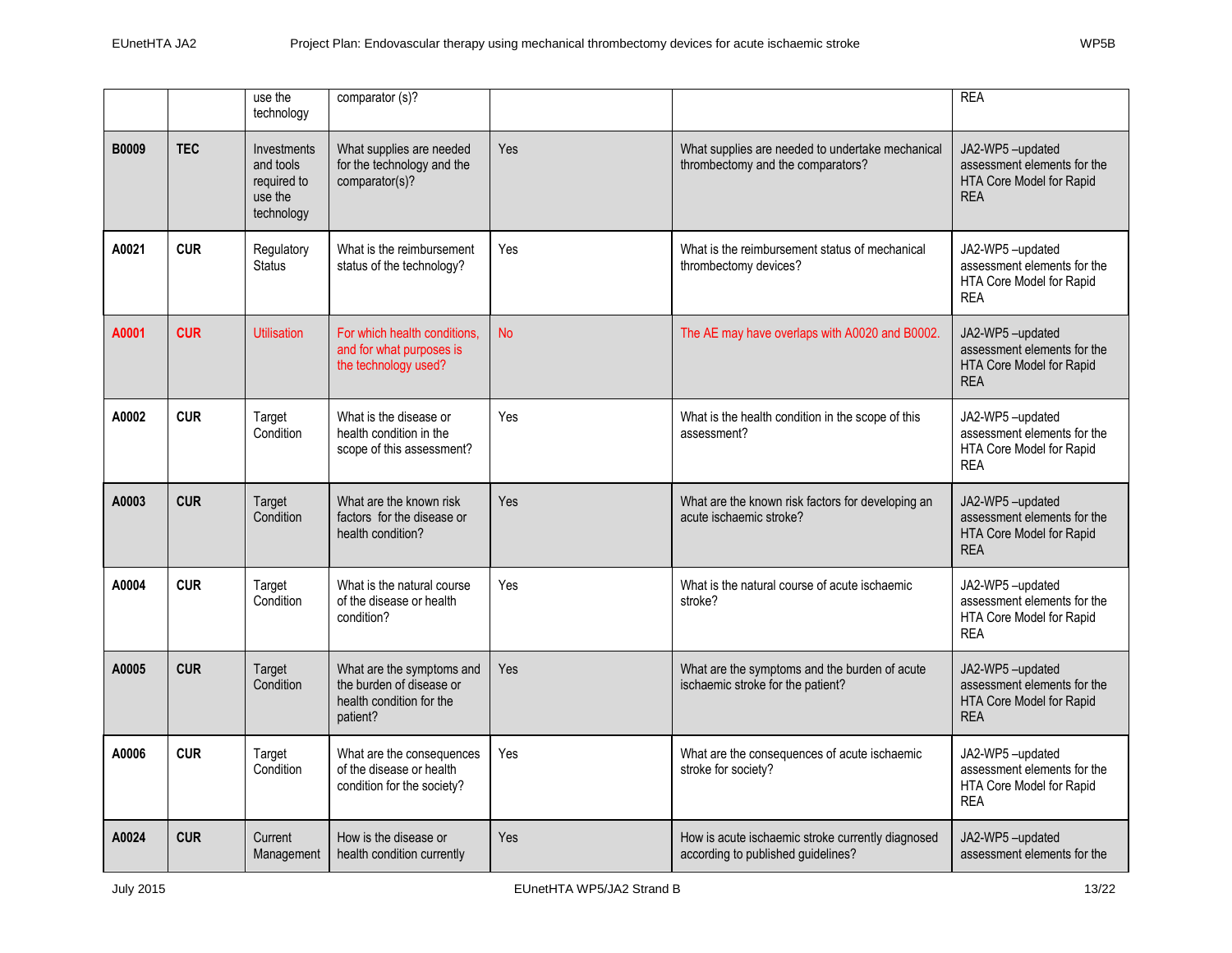|       |            | of the<br>Condition                          | diagnosed according to<br>published guidelines and in<br>practice?                                                         |     |                                                                                                               | HTA Core Model for Rapid<br><b>REA</b>                                                   |
|-------|------------|----------------------------------------------|----------------------------------------------------------------------------------------------------------------------------|-----|---------------------------------------------------------------------------------------------------------------|------------------------------------------------------------------------------------------|
| A0025 | <b>CUR</b> | Current<br>Management<br>of the<br>Condition | How is the disease or<br>health condition currently<br>managed according to<br>published guidelines and in<br>practice?    | Yes | How is acute ischaemic stroke currently managed<br>according to published guidelines?                         | JA2-WP5-updated<br>assessment elements for the<br>HTA Core Model for Rapid<br><b>REA</b> |
| A0007 | <b>CUR</b> | Target<br>Population                         | What is the target<br>population in this<br>assessment?                                                                    | Yes | What is the target population in this assessment?                                                             | JA2-WP5-updated<br>assessment elements for the<br>HTA Core Model for Rapid<br><b>REA</b> |
| A0023 | <b>CUR</b> | Target<br>Population                         | How many people belong to<br>the target population?                                                                        | Yes | How many people belong to the target population?                                                              | JA2-WP5-updated<br>assessment elements for the<br>HTA Core Model for Rapid<br><b>REA</b> |
| A0011 | <b>CUR</b> | <b>Utilisation</b>                           | How much are the<br>technologies utilised?                                                                                 | Yes | To what extent is mechanical thrombectomy<br>currently used?                                                  | JA2-WP5-updated<br>assessment elements for the<br>HTA Core Model for Rapid<br><b>REA</b> |
| D0001 | <b>EFF</b> | Mortality                                    | What is the expected<br>beneficial effect of the<br>technology on mortality?                                               | Yes | What is the expected beneficial effect of<br>mechanical thrombectomy on mortality?                            | JA2-WP5-updated<br>assessment elements for the<br>HTA Core Model for Rapid<br><b>REA</b> |
| D0003 | <b>EFF</b> | Mortality                                    | What is the effect of the<br>technology on the mortality<br>due to causes other than<br>the target disease?                | Yes | What is the effect of mechanical thrombectomy on<br>mortality due to causes other than the target<br>disease? | JA2-WP5-updated<br>assessment elements for the<br>HTA Core Model for Rapid<br><b>REA</b> |
| D0005 | <b>EFF</b> | Morbidity                                    | How does the technology<br>affect symptoms and<br>findings (severity,<br>frequency) of the disease or<br>health condition? | Yes | How does mechanical thrombectomy impact the<br>symptoms and severity of acute ischaemic stroke?               | JA2-WP5-updated<br>assessment elements for the<br>HTA Core Model for Rapid<br><b>REA</b> |
| D0006 | <b>EFF</b> | Morbidity                                    | How does the technology<br>affect progression (or<br>recurrence) of the disease<br>or health condition?                    | Yes | How does mechanical thrombectomy affect<br>progression (or recurrence) of acute ischaemic<br>stroke?          | JA2-WP5-updated<br>assessment elements for the<br>HTA Core Model for Rapid<br><b>REA</b> |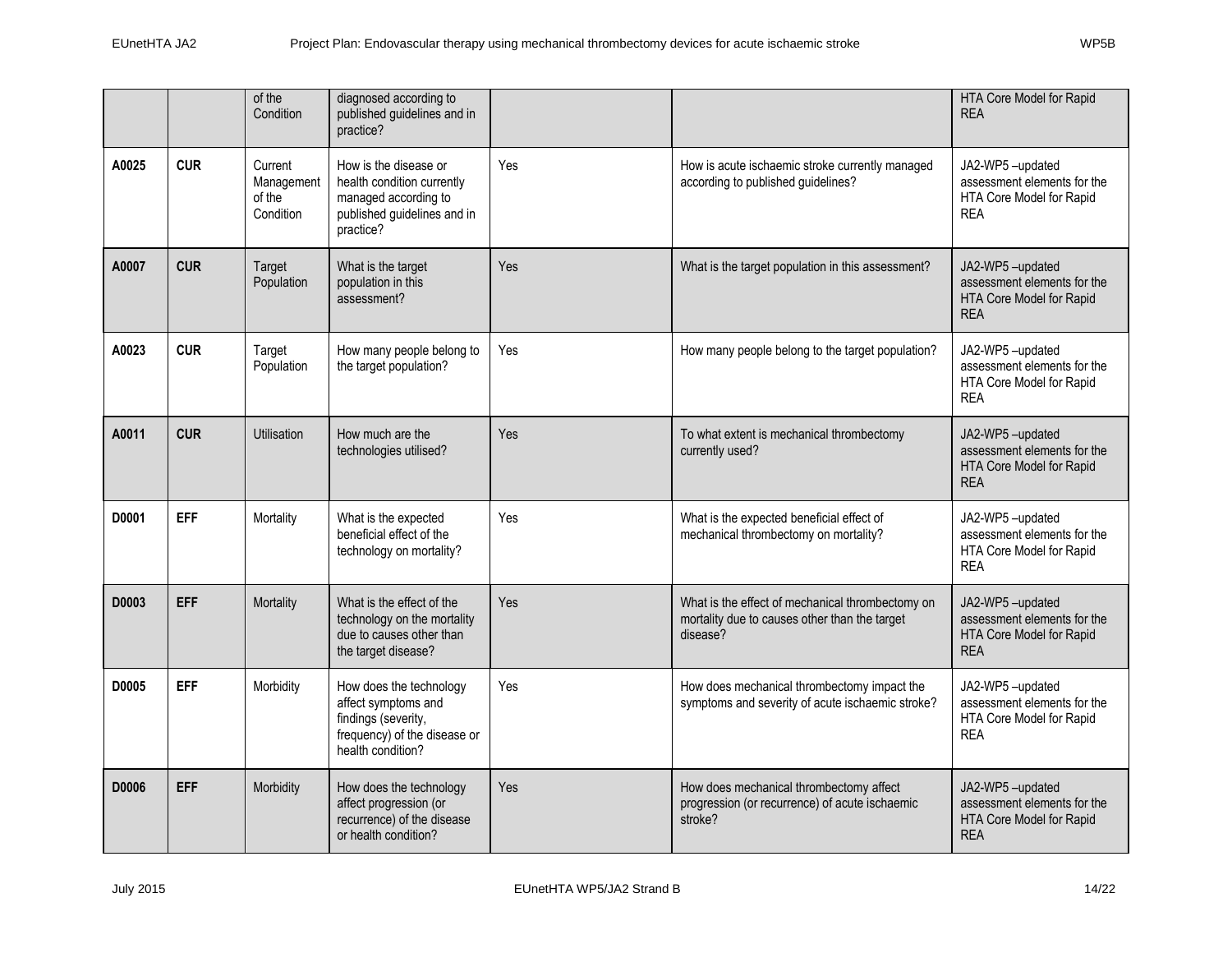$\top$ 

 $\top$ 

 $\top$ 

| D0011 | <b>EFF</b> | Function                              | What is the effect of the<br>technology on patients'<br>body functions?               | Yes       | What is the effect of mechanical thrombectomy on<br>patients' body functions?                                                                                                                                                                                                                                                                                                                                                                                                                                                                                                    | JA2-WP5-updated<br>assessment elements for the<br>HTA Core Model for Rapid<br><b>REA</b> |
|-------|------------|---------------------------------------|---------------------------------------------------------------------------------------|-----------|----------------------------------------------------------------------------------------------------------------------------------------------------------------------------------------------------------------------------------------------------------------------------------------------------------------------------------------------------------------------------------------------------------------------------------------------------------------------------------------------------------------------------------------------------------------------------------|------------------------------------------------------------------------------------------|
| D0016 | <b>EFF</b> | Function                              | How does the use of the<br>technology affect activities<br>of daily living?           | Yes       | How does the use of mechanical thrombectomy<br>affect activities of daily living?                                                                                                                                                                                                                                                                                                                                                                                                                                                                                                | JA2-WP5-updated<br>assessment elements for the<br>HTA Core Model for Rapid<br><b>REA</b> |
| D0012 | EFF        | Health-<br>related<br>quality of life | What is the effect of the<br>technology on generic<br>health-related quality of life? | Yes       | What is the effect of mechanical thrombectomy on<br>generic health-related quality of life?                                                                                                                                                                                                                                                                                                                                                                                                                                                                                      | JA2-WP5-updated<br>assessment elements for the<br>HTA Core Model for Rapid<br><b>REA</b> |
| D0013 | <b>EFF</b> | Health-<br>related<br>quality of life | What is the effect of the<br>technology on disease-<br>specific quality of life?      | Yes       | What is the effect of mechanical thrombectomyon<br>disease-specific quality of life?                                                                                                                                                                                                                                                                                                                                                                                                                                                                                             | JA2-WP5-updated<br>assessment elements for the<br>HTA Core Model for Rapid<br><b>REA</b> |
| D0017 | <b>EFF</b> | Patient<br>satisfaction               | Was the use of the<br>technology worthwhile?                                          | Yes       | Was the use of mechanical thrombectomy<br>worthwhile?                                                                                                                                                                                                                                                                                                                                                                                                                                                                                                                            | JA2-WP5-updated<br>assessment elements for the<br>HTA Core Model for Rapid<br><b>REA</b> |
| C0008 | <b>SAF</b> | Patient<br>safety                     | How safe is the technology<br>in relation to the<br>comparator(s)?                    | Yes       | Relative to current standard of care alone, how safe<br>is mechanical thrombectomy (technology- and<br>procedure-related adverse events) when used in<br>combination with standard of care relative to<br>standard of care? Specifically:<br>What is the frequency of serious<br>$\bullet$<br>adverse events (SAE)?<br>What are the most serious adverse<br>events (SAE)?<br>What is the frequency of serious<br>$\bullet$<br>adverse events (SAE) leading to death?<br>What are the most frequent adverse<br>$\bullet$<br>events?<br>How frequently do they occur?<br>$\bullet$ | JA2-WP5-updated<br>assessment elements for the<br>HTA Core Model for Rapid<br><b>REA</b> |
| C0002 | <b>SAF</b> | <b>Patient</b><br>safety              | Are the harms related to<br>dosage or frequency of<br>applying the technology?        | <b>No</b> | Not applicable for the technology under<br>assessment.                                                                                                                                                                                                                                                                                                                                                                                                                                                                                                                           | JA2-WP5-updated<br>assessment elements for the<br>HTA Core Model for Rapid<br><b>REA</b> |

┑

 $\top$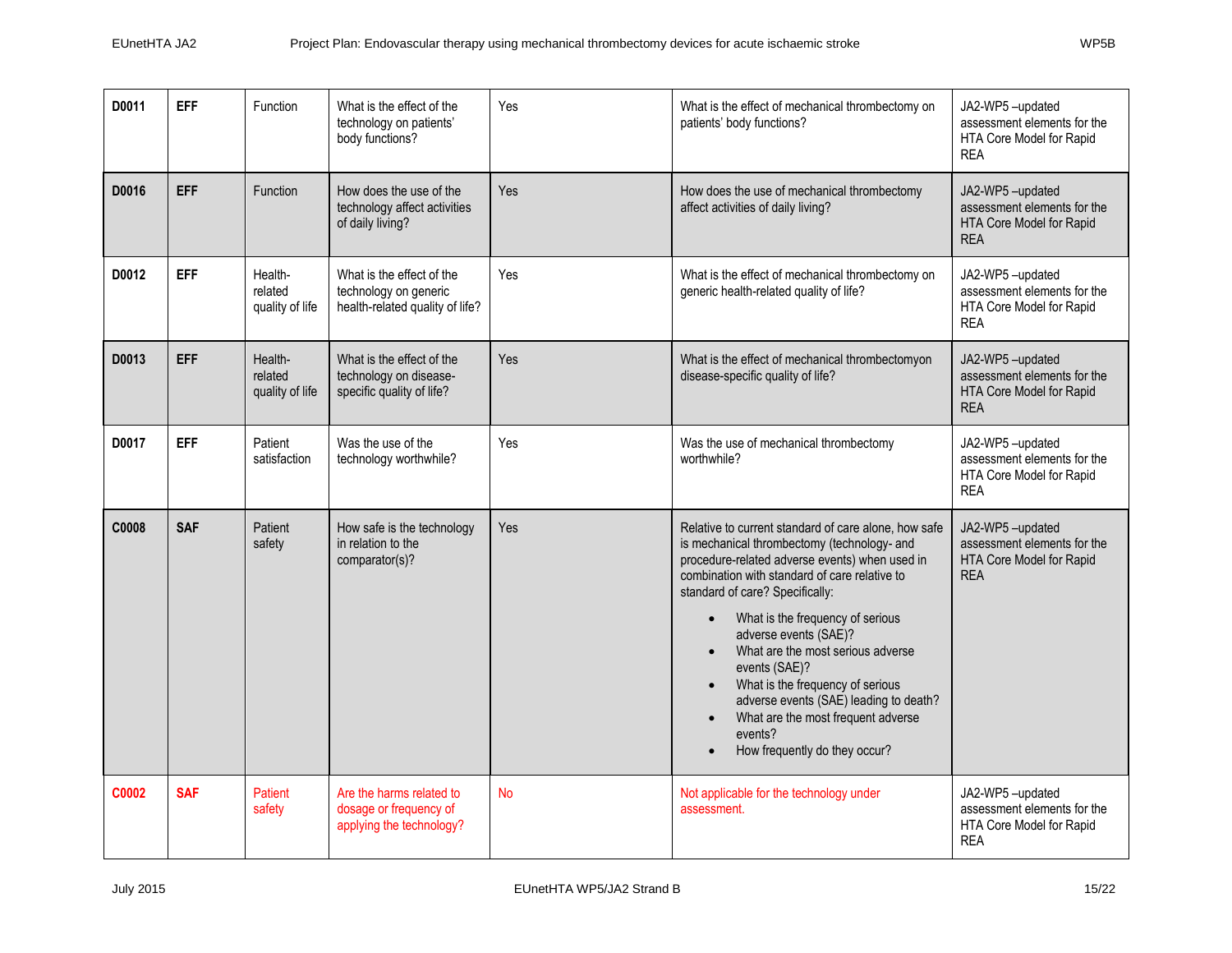| C0004 | <b>SAF</b> | Patient<br>safety                                                | How does the frequency or<br>severity of harms change<br>over time or in different<br>settings?                          | Yes                          | What are the variables associated with the use of<br>mechanical thrombectomy devices that may impact<br>the frequency and/or severity of harms?                                                                                                                                                                                                                                          | JA2-WP5-updated<br>assessment elements for the<br>HTA Core Model for Rapid<br><b>REA</b> |
|-------|------------|------------------------------------------------------------------|--------------------------------------------------------------------------------------------------------------------------|------------------------------|------------------------------------------------------------------------------------------------------------------------------------------------------------------------------------------------------------------------------------------------------------------------------------------------------------------------------------------------------------------------------------------|------------------------------------------------------------------------------------------|
| C0005 | <b>SAF</b> | Patient<br>safety                                                | What are the susceptible<br>patient groups that are<br>more likely to be harmed<br>through the use of the<br>technology? | Yes                          | Which patient groups are more likely to be harmed<br>by the use of mechanical thrombectomy devices?<br>Are there any relevant contra-indications or<br>interactions with other technologies?                                                                                                                                                                                             | JA2-WP5-updated<br>assessment elements for the<br>HTA Core Model for Rapid<br><b>REA</b> |
| C0007 | <b>SAF</b> | Patient<br>safety                                                | Are the technology and<br>comparator(s) associated<br>with user-dependent<br>harms?                                      | Yes - May overlap with C0002 | Are mechanical thrombectomy devices associated<br>with user-dependent harms? Specifically, are there<br>potential harms that can be caused by those that<br>undertake mechanical thrombectomy? Is there a<br>learning curve, or potential for intra- or inter-<br>observer variation in interpretation of outcomes,<br>errors or other user-dependent concerns in the<br>quality of care | JA2-WP5-updated<br>assessment elements for the<br>HTA Core Model for Rapid<br><b>RFA</b> |
| B0010 | <b>TEC</b> | Investments<br>and tools<br>required to<br>use the<br>technology | What kind of data/records<br>and/or registry is needed to<br>monitor the use of the<br>technology and the<br>comparator? | Yes                          | What kind of data and/or registry is needed to<br>monitor the use of mechanical thrombectomy<br>devices?                                                                                                                                                                                                                                                                                 | JA2-WP5-updated<br>assessment elements for the<br>HTA Core Model for Rapid<br><b>REA</b> |

#### **Checklist for potential ethical, organisational, social and legal aspects**

The following checklist should be considered in order to determine whether there are specific ethical, organisational, social and legal aspects which also need to be addressed. Since the assessment is comparative in nature, only new issues should be dealt with, which arise from a difference between the technology to be assessed and its major comparator(s). Already known problems/issues with regard to ethical, organisational, social and legal aspects which are common to the technology to be assessed and its comparator(s) will, as a rule, not be addressed, as it is not to be expected that the addition of a new technology will lead to changes.

If a question is answered with 'yes', further analysis of these issues may be warranted. If they are answered with no, the domains need not be dealt with further.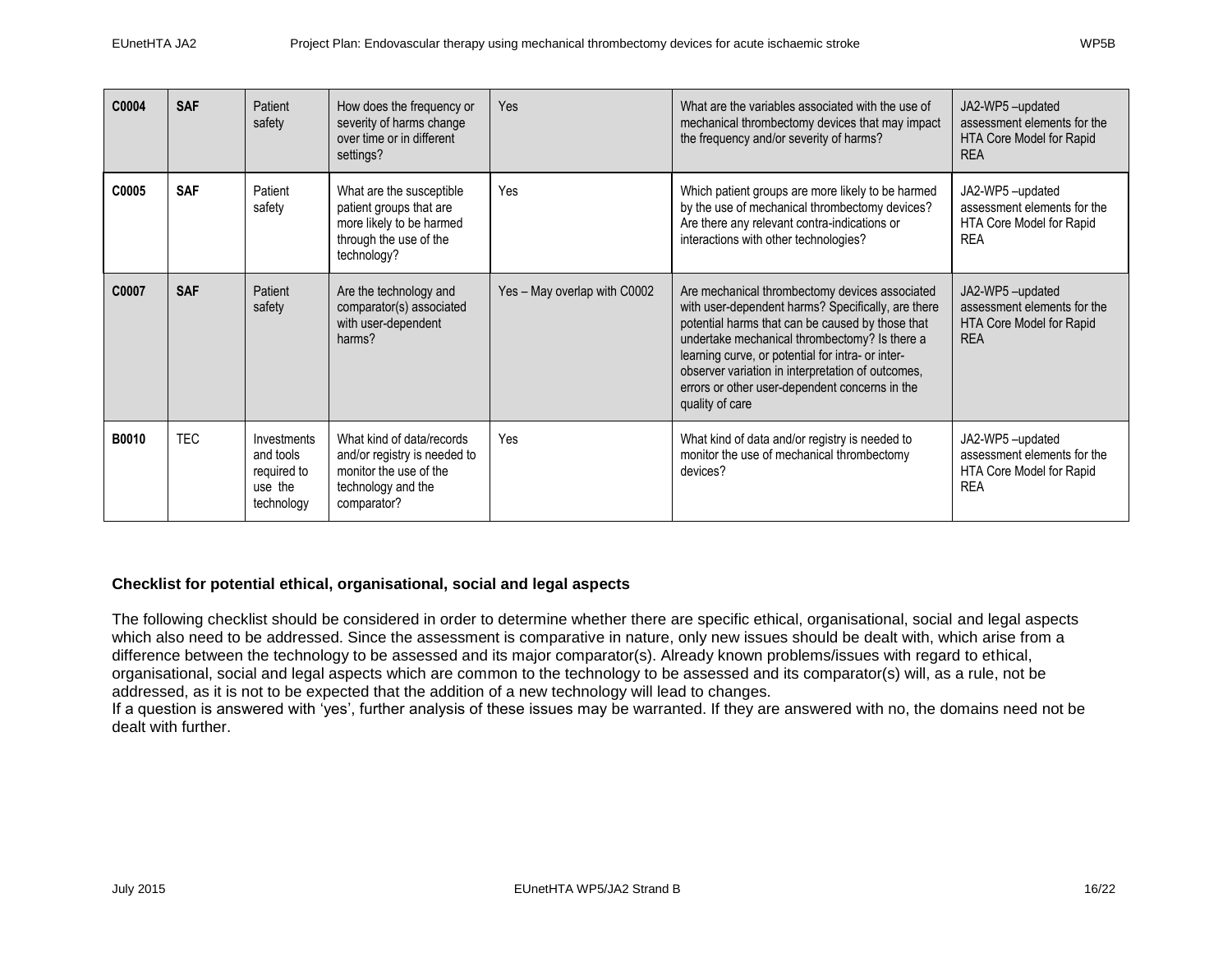Table 6. Checklist for potential ethical, organisational, social and legal aspects.

| <b>Ethical</b>                                                                                                                                                                                                                                                                                                                                                                                                                                                                                                                                                                                                                                                               |     |  |  |  |
|------------------------------------------------------------------------------------------------------------------------------------------------------------------------------------------------------------------------------------------------------------------------------------------------------------------------------------------------------------------------------------------------------------------------------------------------------------------------------------------------------------------------------------------------------------------------------------------------------------------------------------------------------------------------------|-----|--|--|--|
| 1.1. Does the introduction of the new technology and its potential use/nonuse instead of the defined, existing comparator(s)<br>give rise to any new ethical issues?                                                                                                                                                                                                                                                                                                                                                                                                                                                                                                         | Yes |  |  |  |
| 1.2. Does comparing the new technology to the defined, existing comparators point to any differences which may be<br>ethically relevant?                                                                                                                                                                                                                                                                                                                                                                                                                                                                                                                                     | No  |  |  |  |
| It is recognised that here are ethical implications of introducing (or not) a new intervention with significant upfront and ongoing running costs.<br>While introduction of a comprehensive thrombectomy service may bring significant benefits for affected patients and their families that may well<br>ultimately reduce overall health and social care costs, it may only be affordable if there is disinvestment from other currently funded healthcare<br>interventions which bring less benefit at a population level. This could have consequences for individual patients and their families who may no<br>longer have access to what was beneficial care for them. |     |  |  |  |
| 2. Organisational                                                                                                                                                                                                                                                                                                                                                                                                                                                                                                                                                                                                                                                            |     |  |  |  |
| 2.1. Does the introduction of the new technology and its potential use/nonuse instead of the defined, existing comparators<br>require organisational changes?                                                                                                                                                                                                                                                                                                                                                                                                                                                                                                                | Yes |  |  |  |
| 2.2. Does comparing the new technology to the defined, existing comparators point to any differences which may be<br>organisationally relevant?                                                                                                                                                                                                                                                                                                                                                                                                                                                                                                                              | Yes |  |  |  |
| Endovascular stroke therapy has major implications for stroke services and for triaging decisions by emergency medical services. Ideally, this<br>procedure should be undertaken as soon as possible following stroke onset in comprehensive stroke centres by consultant specialists trained in<br>interventional neuroradiological techniques. Trial data also suggest a requirement for rapid access to neuroimaging to identify eligible patients with<br>large-vessel occlusion. These criteria require substantial stroke-workflow efficiencies and organisation of specialist stroke services that may not be<br>readily available in many regions.                   |     |  |  |  |
| 3. Social:                                                                                                                                                                                                                                                                                                                                                                                                                                                                                                                                                                                                                                                                   |     |  |  |  |
| 3.1. Does the introduction of the new technology and its potential use/nonuse instead of the defined, existing comparator(s)<br>give rise to any new social issues?                                                                                                                                                                                                                                                                                                                                                                                                                                                                                                          | No  |  |  |  |
| 3.2. Does comparing the new technology to the defined, existing comparators point to any differences which may be<br>socially relevant?                                                                                                                                                                                                                                                                                                                                                                                                                                                                                                                                      | No  |  |  |  |
| 4. Legal:                                                                                                                                                                                                                                                                                                                                                                                                                                                                                                                                                                                                                                                                    |     |  |  |  |
|                                                                                                                                                                                                                                                                                                                                                                                                                                                                                                                                                                                                                                                                              |     |  |  |  |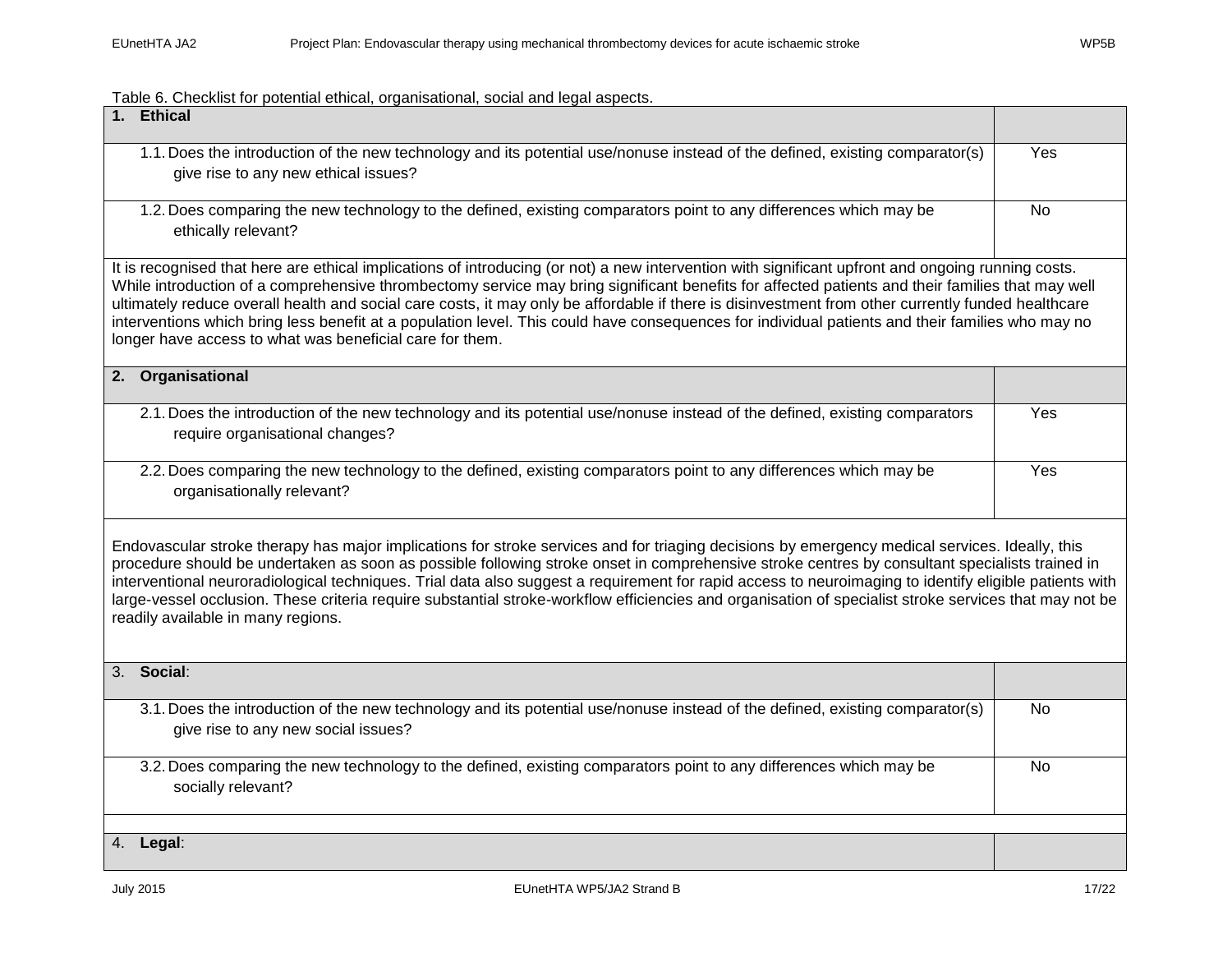| 4.1. Does the introduction of the new technology and its potential use/nonuse instead of the defined, existing comparator(s)<br>give rise to any legal issues? | No |
|----------------------------------------------------------------------------------------------------------------------------------------------------------------|----|
| 4.2. Does comparing the new technology to the defined, existing comparators point to any differences which may be legally<br>relevant?                         | No |
|                                                                                                                                                                |    |

## <span id="page-17-0"></span>5.0 ORGANISATION OF THE WORK

## <span id="page-17-1"></span>5.1 MILESTONES AND DELIVERABLE(S)

#### Table 7. Milestones and Deliverables

| <b>Project duration</b>                                                                     | 03.2015                                        | 12.2015           |
|---------------------------------------------------------------------------------------------|------------------------------------------------|-------------------|
| Pilot's team building                                                                       | 11.03.                                         | 07.04             |
| <b>Scoping phase</b>                                                                        | 07.04                                          | 24.07             |
| Identification & contact of manufacturer(s) and external clinical experts                   | 07.04                                          | 24.04             |
| Contacting SAG/SF for manufacturer identification                                           | 08.04                                          | 24.04             |
| Draft Project Plan $1st$ version + e-meeting pilot team                                     | 27.4.                                          | 11.5.             |
| Scoping (e-)meeting with manufacturers                                                      | 20th and 21st of May; e-meeting on 27th of May |                   |
| Consultation of project plan with dedicated reviewers                                       | 25.5.                                          | 28.5.             |
| Draft Project Plan 2 <sup>nd</sup> version                                                  | 29.5.                                          | 4.6.              |
| Consultation of draft Project Plan (public consultation including WP5 SAG, SF)              | 9.6.                                           | 29.6.             |
| <b>Final Project Plan</b>                                                                   | 29.6.                                          | 3.7.              |
| Completion of Submission file template by manufacturer(s)                                   | 6.7.                                           | 24.7.             |
| Formulation of questions regarding missing information in submission file                   | 27.7.                                          | 31.7.             |
| Clarification of open questions with manufacturers                                          | 3.8.                                           | 7.8.              |
| <b>Assessment phase</b>                                                                     | 10.8.                                          | 14.12             |
| First draft available                                                                       | 10.8.                                          | 11.9.             |
| Review by dedicated reviewers                                                               | 14.9.                                          | 22.9.             |
| Second draft available                                                                      | 23.9.                                          | 6.10.             |
| Review by $\geq 2$ external clinical expert, manufacturer(s), by Strand B members and other | 7.10.                                          | 28.10.            |
| potential stakeholders                                                                      |                                                |                   |
| Third draft available                                                                       | 29.10.                                         | 12.11.            |
| <b>Medical Editing</b>                                                                      | 13.11.                                         | 26.11.            |
| Fourth draft available                                                                      | 27.11.                                         | 8.12.             |
| Formatting                                                                                  | 9.12.                                          | 15.12             |
| <b>Final pilot assessment</b>                                                               |                                                | week from 14.12 - |
|                                                                                             |                                                | 18.12             |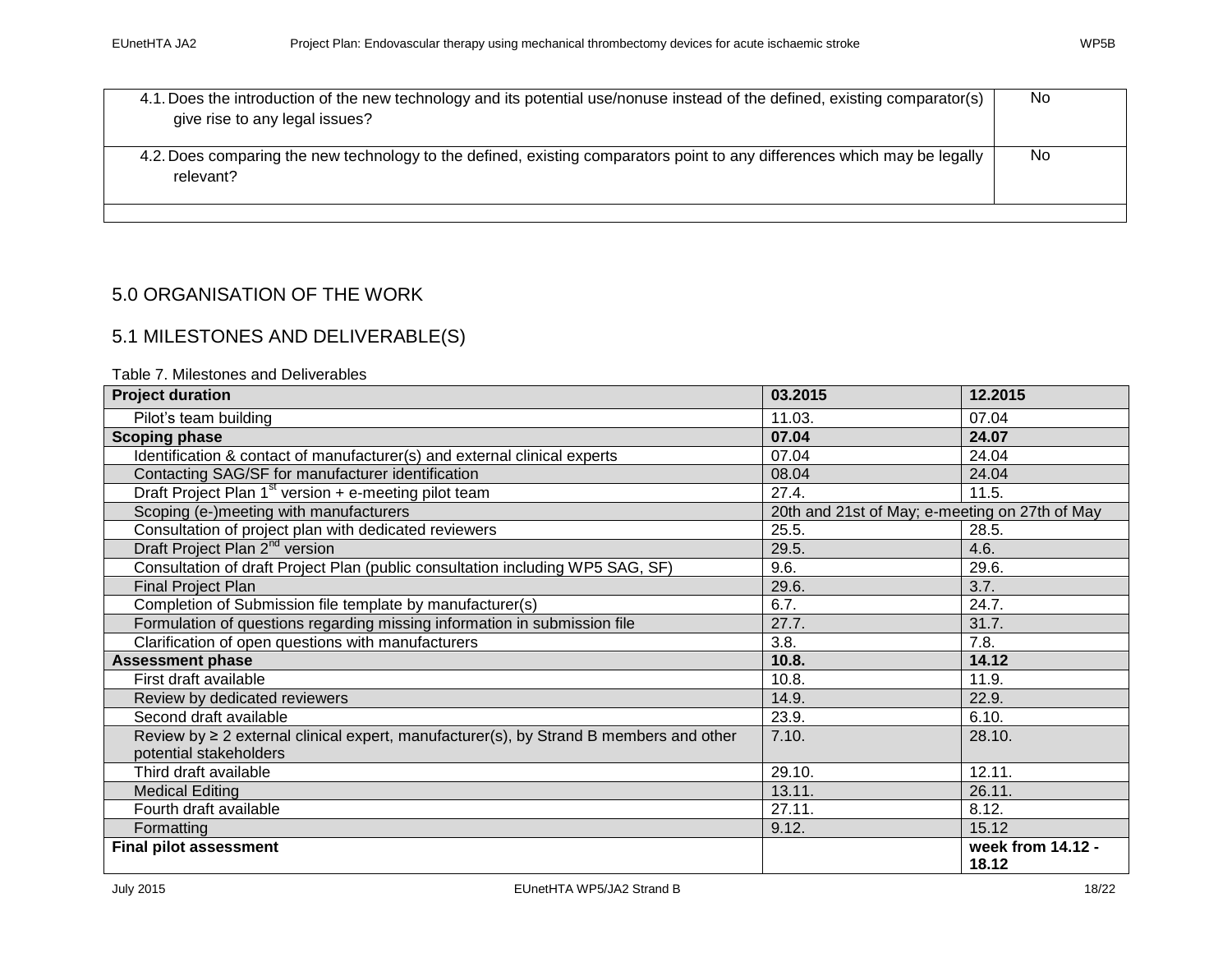#### <span id="page-18-0"></span>5.2 MEETINGS

An e-meeting will be held with the pilot team, prior to the scoping meeting(s) with the manufacturer(s). Either an e-meeting or a face-to-face meeting will be held with the (co-)authors, the coordination team and the manufacturer(s).

#### <span id="page-18-1"></span>6.0 COMMUNICATION

#### Table 8. Communication **Communication Type Description Date Format Participants/ Distribution Draft Project Plan with timelines** Review of methods and assessment elements chosen, discussion of time-lines May 2015 E-mail (e-meetings to be planned here - optional) Author(s), Co-author(s), dedicated reviewers, Coordinating Team **Final Project Plan**  Review of methods and assessment elements chosen, discussion of time-lines considering comments from Stakeholder Advisory Group, public, manufacturer 29/06 - 03/07 2015 E-mail (e-meetings to be planned here - optional) Author(s), Co-author(s), dedicated reviewers, Coordinating Team **First draft of the pilot assessment** To be reviewed by dedicated reviewers 14/09 - 22/09 2015 E-mail (e-meetings to be planned here -optional) Dedicated reviewers To discuss comments of dedicated reviewers (optional) [DD/MM/YYYY] E-Mail (e-meetings to be planned here -optional) Author(s), co-author(s), dedicated reviewers **Second draft of the pilot assessment** To be consulted with ≥1 clinical expert, WP5 members, manufacturer(s), other potential stakeholders 07/10 - 28/10 2015 E-mail ≥1 clinical expert, WP5 members, manufacturer, other potential stakeholders **Final pilot rapid assessment** Medical editing by external editor 13/11 - 26/11 2015 E-Mail Medical Editor

#### <span id="page-18-2"></span>6.1 DISSEMINATION PLAN

The final pilot rapid assessment will be distributed as laid-out in the Work Plan of WP5.

# <span id="page-18-3"></span>7.0 COLLABORATION WITH STAKEHOLDERS

A public consultation of the draft Project Plan will be conducted. The draft Project Plan will be made publicly available on the EUnetHTA website for a period of 15 days. The WP5 SAG, the Stakeholder Forum as well as the manufacturers will be invited to comment on the draft Project Plan for this pilot rapid assessment.

In addition, the manufacturers will be asked to attend a scoping (e-)meeting with the authors and co-authors and to submit the submission file developed by WP7 SG4. The 2nd draft version of the assessment will be reviewed by external experts, manufacturers and other potential stakeholders.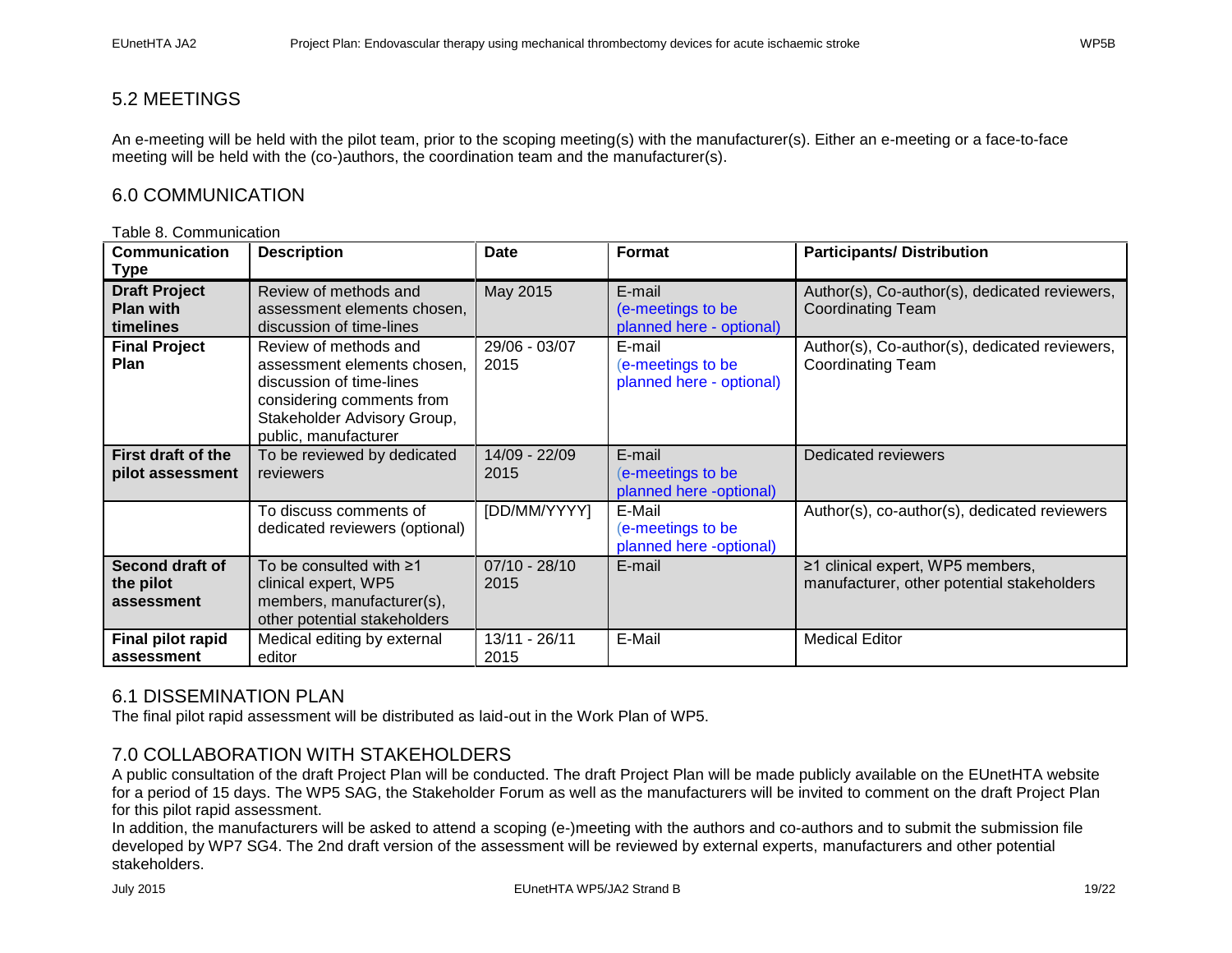#### Collaboration with other stakeholders

If eligible patient representatives are identified, they are planned to be involved in the public consultation of the draft project plan and in the review of the 2nd draft version of the assessment.

#### <span id="page-19-0"></span>8.0 COLLABORATION WITH EUnetHTA WPs

For the individual pilot rapid assessment, no collaboration with other WPs is planned.

#### <span id="page-19-1"></span>9.0 RESOURCE PLANNING

#### <span id="page-19-2"></span>9.1 HUMAN RESOURCES

#### Table 9. Human resources

| Role                  | Total number of person days | <b>Source</b>                               |                |  |
|-----------------------|-----------------------------|---------------------------------------------|----------------|--|
|                       |                             | <b>Staff of participating organisations</b> | Subcontracting |  |
| <b>Author</b>         | 60 person days              | 60 person days                              |                |  |
| Co-Author             | 30 person days              | 30 person days                              |                |  |
| <b>Reviewer</b>       | 3 person days each          | 3 person days each                          |                |  |
| <b>External</b>       | 10 person days              |                                             | 10 person days |  |
| reviewer              |                             |                                             |                |  |
| <b>Medical Editor</b> | 5 person days               |                                             | 5 person days  |  |
| Layout                | 4 person days               |                                             | 4 person days  |  |

#### <span id="page-19-3"></span>10.0 CONFLICT OF INTEREST MANAGEMENT

Conflicts of interest will be handled according to EUnetHTA JA2 Conflict of Interest Policy. As conflict of interest may be topic dependent, conflict of interest declarations will be collected from authors and reviewers involved in a specific pilot assessments. Authors and reviewers who declare a conflict of interest will be excluded from parts of, or the whole work under this specific topic. However, they may still be included in other pilots. If external experts are involved in WP5 a conflict of interest declarations will be collected from them regarding the topic. External experts who declare a conflict of interest will be excluded from parts of, or the whole work under this specific topic. However, they may still be included in other pilots.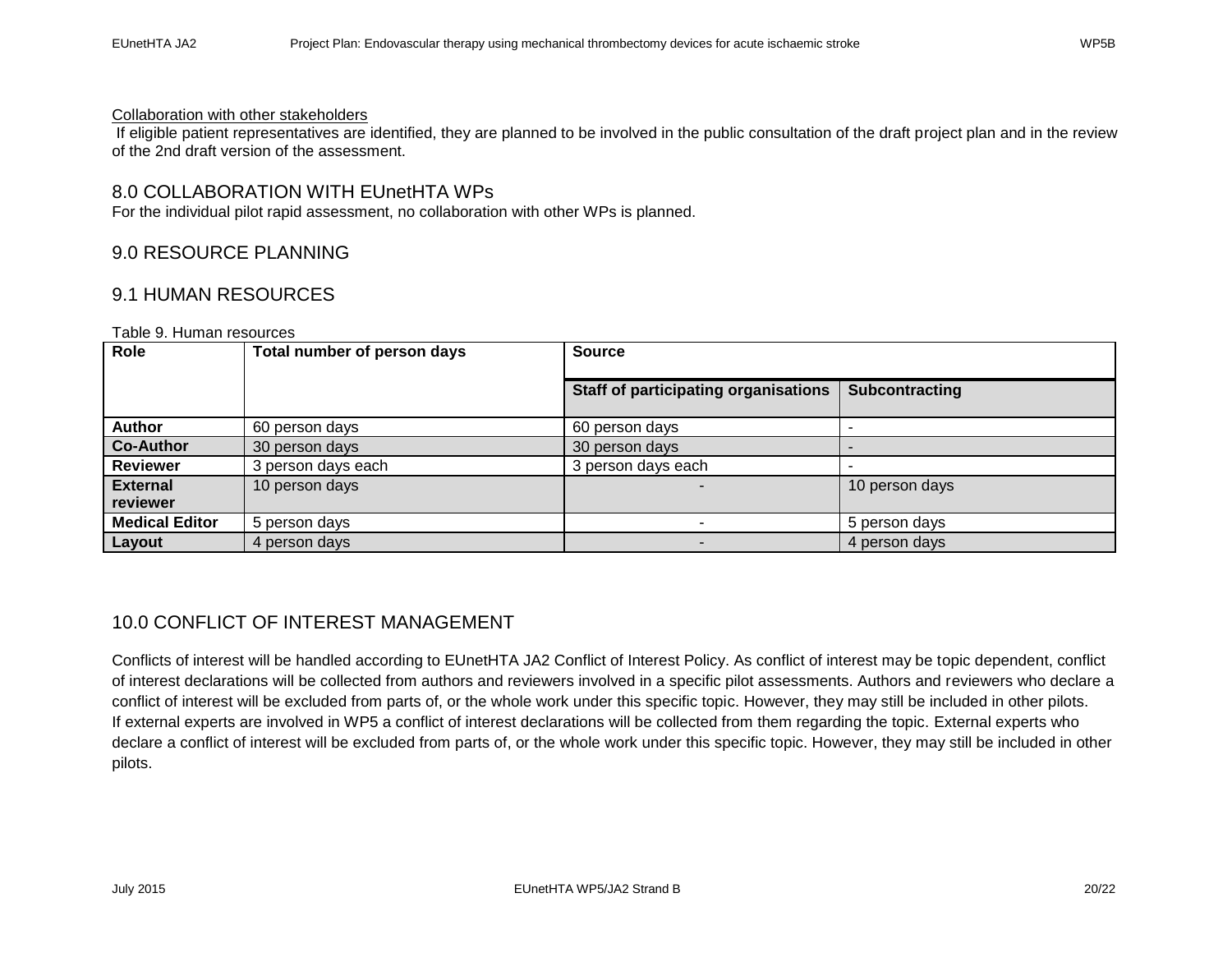# <span id="page-20-0"></span>11.0 EXPECTED OUTCOME(S)

#### **Project outcome(s)**

The capacity of national HTA bodies to collaboratively produce structured rapid core HTA and the translation into local reports will have been proven. Redundancies will have been reduced and therefore efficiency gains achieved.

Applicability of the HTA Core Model for rapid REAs to other technologies will have been elicited and the Model accordingly adapted.